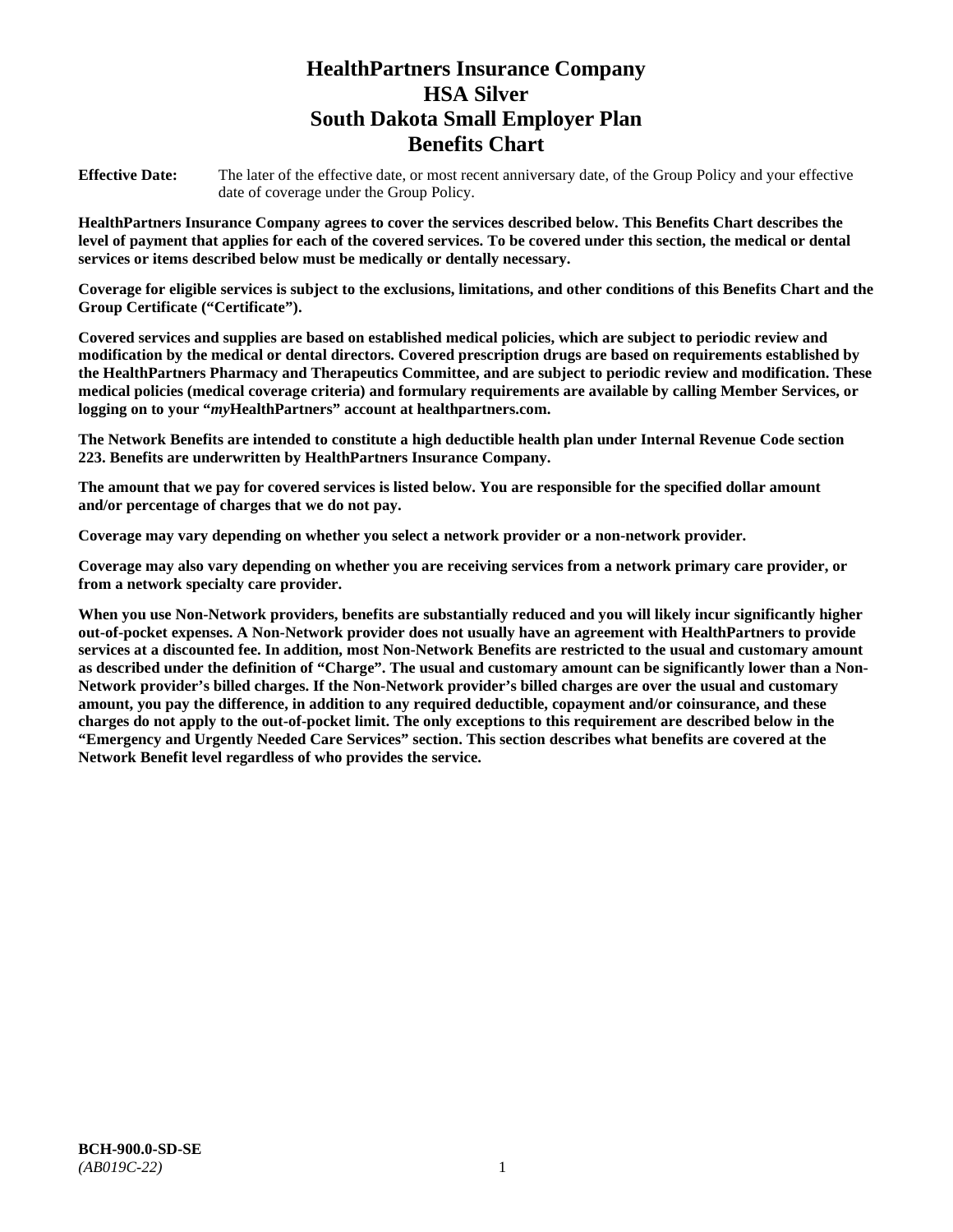# **These definitions apply to this Benefits Chart. They also apply to the Certificate.**

| <b>Biosimilar Drug:</b> | A prescription drug, approved by the Food and Drug Administration (FDA), that the FDA<br>has determined is biosimilar to and interchangeable with a biological brand name drug.<br>Biosimilar drugs are not considered generic drugs and are not covered under the generic<br>drug benefit.                                                                                                                                                                                                                                                                                                                                         |
|-------------------------|-------------------------------------------------------------------------------------------------------------------------------------------------------------------------------------------------------------------------------------------------------------------------------------------------------------------------------------------------------------------------------------------------------------------------------------------------------------------------------------------------------------------------------------------------------------------------------------------------------------------------------------|
| <b>Brand Name Drug:</b> | A prescription drug, approved by the Food and Drug Administration (FDA), that is<br>manufactured, sold, or licensed for sale under a trademark by the pharmaceutical company<br>that originally researched and developed the drug. Brand name drugs have the same active-<br>ingredient formula as the generic version of the drug. However, generic drugs are<br>manufactured and sold by other drug manufacturers and are generally not available until<br>after the patent on the brand name drug has expired. A few brand name drugs may be<br>covered at the generic drug benefit level if this is indicated on the Formulary. |
| <b>Calendar Year:</b>   | This is the 12-month period beginning 12:01 A.M. Central Time, on January 1, and ending<br>12:00 A.M. Central Time of the next following December 31.                                                                                                                                                                                                                                                                                                                                                                                                                                                                               |
| <b>Charge:</b>          | For covered services delivered by a network provider this is the provider's discounted<br>charge for a given medical/surgical service, procedure or item.                                                                                                                                                                                                                                                                                                                                                                                                                                                                           |
|                         | For covered services delivered by non-network providers, a contracted rate may apply if<br>such arrangement is available to HealthPartners.                                                                                                                                                                                                                                                                                                                                                                                                                                                                                         |
|                         | For the usual and customary charge for covered services delivered by non-network<br>providers, our payment is calculated using one of the following options to be determined at<br>HealthPartners' discretion: 1) a percentage of the Medicare fee schedule; 2) a comparable<br>schedule if the service is not on the Medicare fee schedule; or 3) a commercially<br>reasonable rate for such service.                                                                                                                                                                                                                              |
|                         | The usual and customary charge is the maximum amount allowed that we consider in the<br>calculation of the payment of charges incurred for certain covered services. You must pay<br>for any charges above the usual and customary charge, and they do not apply to the Out-of-<br>Pocket Limit.                                                                                                                                                                                                                                                                                                                                    |
|                         | A charge is incurred for covered ambulatory medical and surgical services, on the date the<br>service or item is provided. A charge is incurred for covered inpatient services, on the date<br>of admission to a hospital. To be covered, a charge must be incurred on or after your<br>effective date and on or before the termination date.                                                                                                                                                                                                                                                                                       |
| Copayment/Coinsurance:  | The specified dollar amount, or percentage, of charges incurred for covered services, which<br>we do not pay, but which you must pay, each time you receive certain medical services,<br>procedures or items. Our payment for those covered services or items begins after the<br>copayment or coinsurance is satisfied. Covered services or items requiring a copayment or<br>coinsurance are specified in this Benefits Chart.                                                                                                                                                                                                    |
|                         | For services provided by a network provider:                                                                                                                                                                                                                                                                                                                                                                                                                                                                                                                                                                                        |
|                         | An amount which is listed as a flat dollar copayment is applied to a network provider's<br>discounted charges for a given service. However, if the network provider's discounted<br>charge for a service or item is less than the flat dollar copayment, you will pay the network<br>provider's discounted charge. An amount which is listed as a percentage of charges or<br>coinsurance is based on the network provider's discounted charges, calculated at the time<br>the claim is processed, which may include an agreed upon fee schedule rate for case rate or<br>withhold arrangements.                                    |
|                         | For services provided by a non-network provider:                                                                                                                                                                                                                                                                                                                                                                                                                                                                                                                                                                                    |
|                         | Any copayment or coinsurance is applied to the lesser of the provider's charges or the<br>usual and customary charge for a service.                                                                                                                                                                                                                                                                                                                                                                                                                                                                                                 |
|                         | A copayment or coinsurance is due at the time a service is provided, or when billed by the<br>provider. The copayment or coinsurance applicable for a scheduled visit with a network<br>provider will be collected for each visit, late cancellation and failed appointment.                                                                                                                                                                                                                                                                                                                                                        |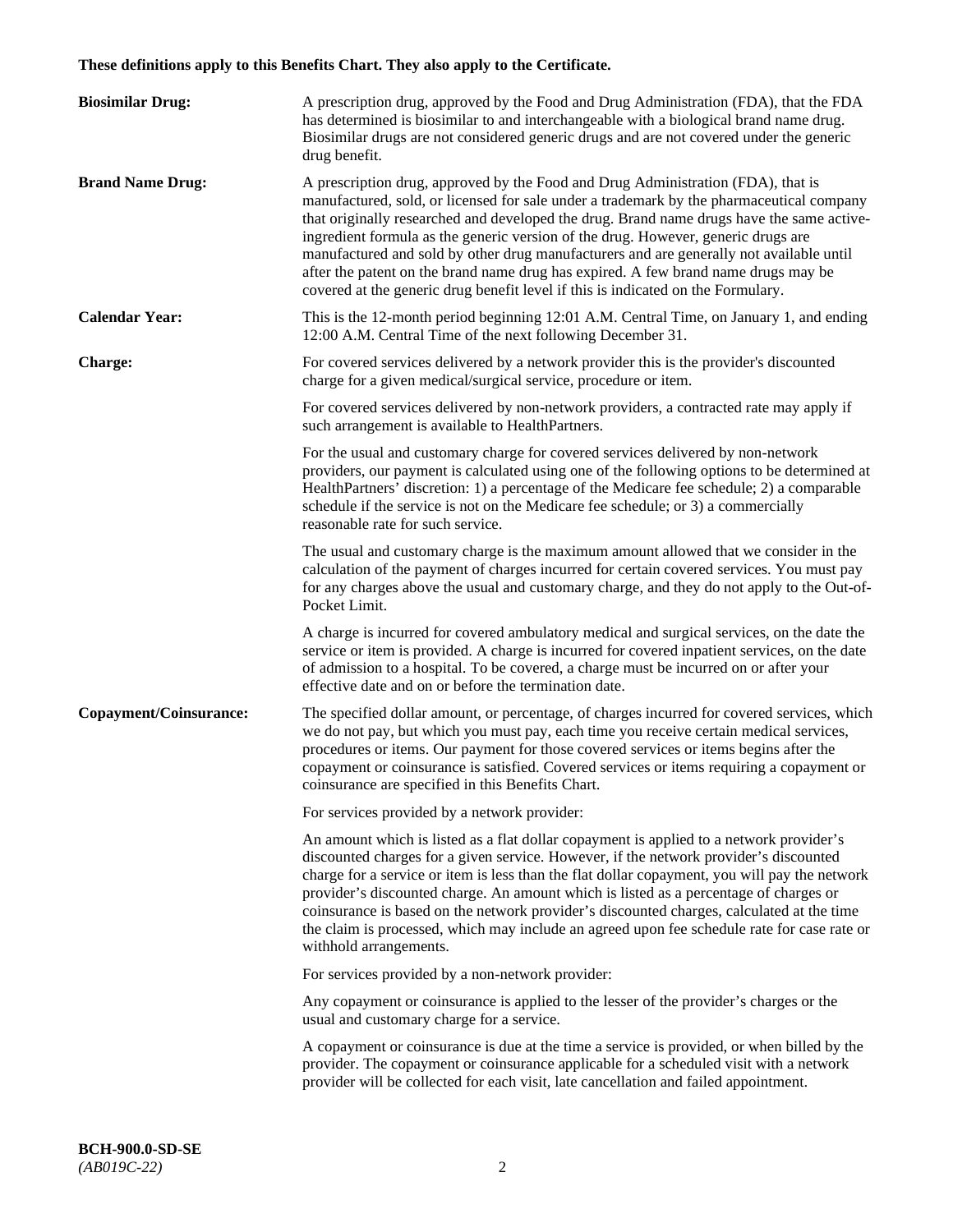| Deductible:                      | The specified dollar amount of charges incurred for covered services, which we do not pay,<br>but an enrollee or a family has to pay first in a calendar year. Our payment for those<br>services or items begins after the deductible is satisfied. If you have a family deductible,<br>each individual family member may only contribute up to the individual deductible amount<br>toward the family deductible. An individual's copayments and coinsurance do not apply<br>toward the family deductible. For Network Benefits, your family deductible will follow the<br>family deductible for the highest Benefit Level in which any family member is enrolled<br>during that calendar year. For network providers, the amount of the charges that apply to<br>the deductible are based on the network provider's discounted charges, calculated at the<br>time the claim is processed, which may include an agreed upon fee schedule rate for case<br>rate or withhold arrangements. For non-network providers, the amount of charges that<br>apply to the deductible are the lesser of the provider's charges or the usual and customary<br>charge for a service. |
|----------------------------------|------------------------------------------------------------------------------------------------------------------------------------------------------------------------------------------------------------------------------------------------------------------------------------------------------------------------------------------------------------------------------------------------------------------------------------------------------------------------------------------------------------------------------------------------------------------------------------------------------------------------------------------------------------------------------------------------------------------------------------------------------------------------------------------------------------------------------------------------------------------------------------------------------------------------------------------------------------------------------------------------------------------------------------------------------------------------------------------------------------------------------------------------------------------------|
|                                  | Any amounts paid or reimbursed by a third party, including, but not limited to: point of<br>service rebates, manufacturer coupons, manufacturer debit cards or other forms of direct<br>reimbursement to an Insured for a product or service, will not apply toward the deductible,<br>to the extent permitted under state and federal law.                                                                                                                                                                                                                                                                                                                                                                                                                                                                                                                                                                                                                                                                                                                                                                                                                            |
|                                  | Your plan has an embedded deductible. This means once an Insured meets the individual<br>deductible, the plan begins paying benefits for that person. If two or more members of the<br>family meet the family deductible, the plan begins paying benefits for all members of the<br>family, regardless of whether each Insured has met the individual deductible. However, an<br>Insured may not contribute more than the individual deductible toward the family<br>deductible.                                                                                                                                                                                                                                                                                                                                                                                                                                                                                                                                                                                                                                                                                       |
|                                  | All services are subject to the deductible unless otherwise indicated below in this Benefits<br>Chart.                                                                                                                                                                                                                                                                                                                                                                                                                                                                                                                                                                                                                                                                                                                                                                                                                                                                                                                                                                                                                                                                 |
| <b>Formulary:</b>                | This is a current list, which may be revised from time to time, of prescription drugs,<br>medications, equipment and supplies covered by us as indicated in this Benefits Chart<br>which are covered at the highest benefit level. Some drugs on the Formulary may require<br>prior authorization to be covered as formulary drugs. The Formulary, and information on<br>drugs that require prior authorization, are available by calling Member Services, or logging<br>on to your "myHealthPartners" account at healthpartners.com.                                                                                                                                                                                                                                                                                                                                                                                                                                                                                                                                                                                                                                  |
| <b>Generic Drug:</b>             | A prescription drug approved by the Food and Drug Administration (FDA) that the FDA<br>has determined is comparable to a brand name drug product in dosage form, strength, route<br>of administration, quality, intended use and documented bioequivalence. Generally, generic<br>drugs cost less than brand name drugs. Some brand name drugs may be covered at the<br>generic drug benefit level if this is indicated on the Formulary.                                                                                                                                                                                                                                                                                                                                                                                                                                                                                                                                                                                                                                                                                                                              |
| <b>Lifetime Maximum Benefit:</b> | The specified coverage limit actually paid by us for services and/or charges incurred by<br>you for a given procedure or diagnosis. Payment of benefits under this Benefits Chart<br>ceases when that Lifetime Maximum Benefit is reached. You have to pay for subsequent<br>charges.                                                                                                                                                                                                                                                                                                                                                                                                                                                                                                                                                                                                                                                                                                                                                                                                                                                                                  |
| <b>Non-Formulary Drug:</b>       | This is a prescription drug, approved by the Food and Drug Administration (FDA), that is<br>not on the Formulary, is medically necessary and is not investigative or otherwise excluded<br>under the Certificate.                                                                                                                                                                                                                                                                                                                                                                                                                                                                                                                                                                                                                                                                                                                                                                                                                                                                                                                                                      |
| <b>Out-of-Pocket Expenses:</b>   | You pay the specified copayments/coinsurance and deductibles applicable for particular<br>services, subject to the Out-of-Pocket Limit described below. These amounts are in<br>addition to the monthly premium payments.                                                                                                                                                                                                                                                                                                                                                                                                                                                                                                                                                                                                                                                                                                                                                                                                                                                                                                                                              |
| <b>Out-of-Pocket Limit:</b>      | You pay the copayments/coinsurance and deductibles for covered services, to the<br>individual or family Out-of-Pocket Limit. Thereafter we cover 100% of charges incurred<br>for all other covered services, for the rest of the calendar year. You pay amounts greater<br>than the Out-of-Pocket Limit if you exceed any Lifetime Maximum Benefit, or visit or day<br>limits.                                                                                                                                                                                                                                                                                                                                                                                                                                                                                                                                                                                                                                                                                                                                                                                         |
|                                  | Non-Network Benefits above the usual and customary charge (see definition of charge<br>above) do not apply to the Out-of-Pocket Limit.                                                                                                                                                                                                                                                                                                                                                                                                                                                                                                                                                                                                                                                                                                                                                                                                                                                                                                                                                                                                                                 |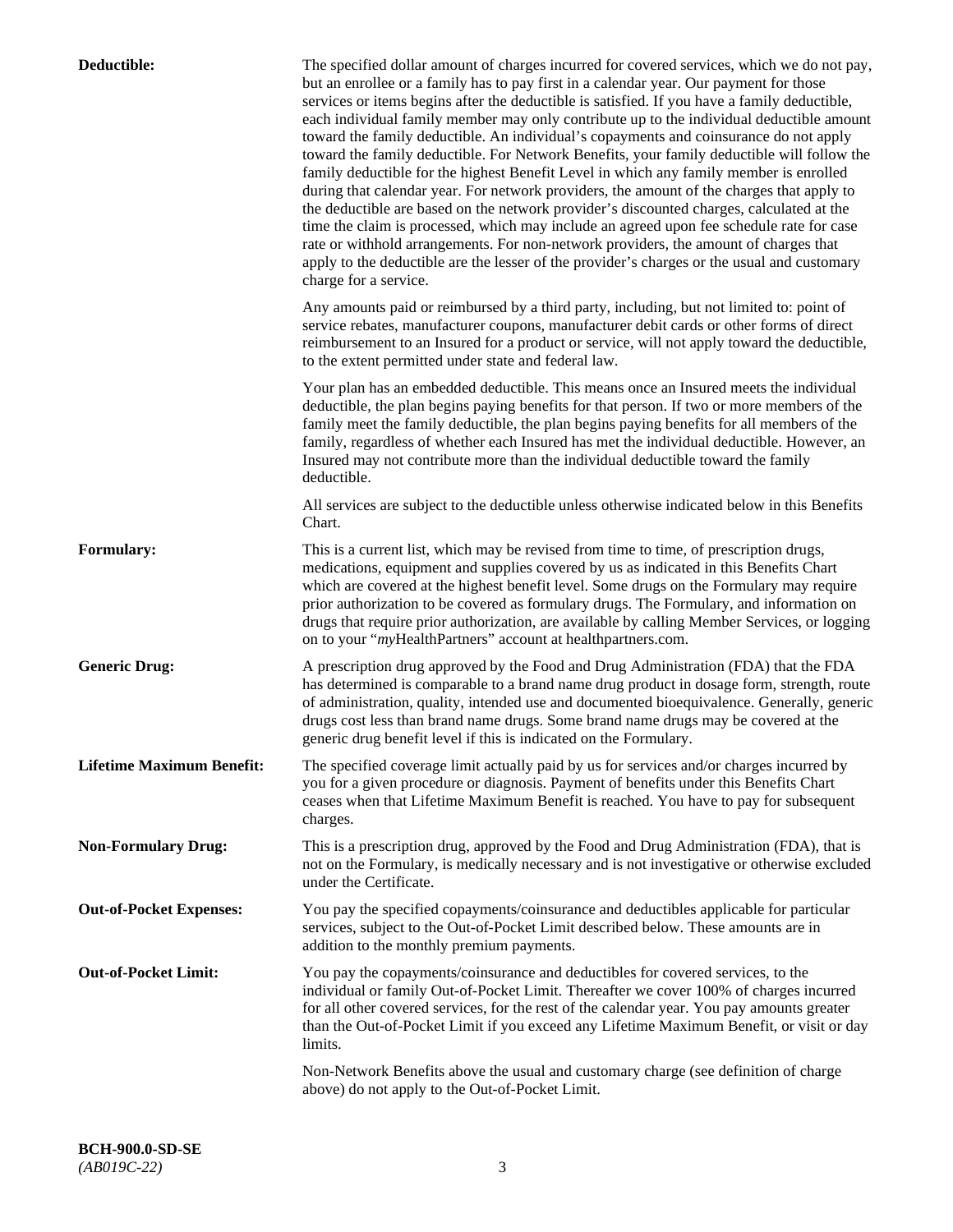|                                  | Non-Network Benefits for transplant surgery and bariatric surgery do not apply to the<br>Out-of-Pocket Limit.                                                                                                                                                                                                                                                                                                                                                                                                                         |
|----------------------------------|---------------------------------------------------------------------------------------------------------------------------------------------------------------------------------------------------------------------------------------------------------------------------------------------------------------------------------------------------------------------------------------------------------------------------------------------------------------------------------------------------------------------------------------|
|                                  | Any amounts paid or reimbursed by a third party, including, but not limited to: point of<br>service rebates, manufacturer coupons, manufacturer debit cards or other forms of direct<br>reimbursement to an Insured for a product or service, will not apply as an out of pocket<br>expense, to the extent permitted under state and federal law.                                                                                                                                                                                     |
|                                  | You are responsible to keep track of the out-of-pocket expenses. Contact our Member<br>Services Department for assistance in determining the amount paid by the enrollee for<br>specific eligible services received. Claims for reimbursement under the Out-of-Pocket<br>Limit provisions are subject to the same time limits and provisions described under the<br>"Claims Provisions" section of the Certificate.                                                                                                                   |
| <b>Primary Care Providers:</b>   | These are providers in the following categories: Family Practice, General Practice, Internal<br>Medicine, Pediatrics, Adolescent Medicine, Adult Medicine and Geriatrics.                                                                                                                                                                                                                                                                                                                                                             |
| <b>Specialty Care Providers:</b> | These are providers who are not in the following categories: Family Practice, General<br>Practice, Internal Medicine, Pediatrics, Adolescent Medicine, Adult Medicine and<br>Geriatrics.                                                                                                                                                                                                                                                                                                                                              |
| <b>Specialty Drug List:</b>      | This is a current list, which may be revised from time to time, of prescription drugs,<br>medications, equipment and supplies, which are typically bio-pharmaceuticals. The<br>purpose of a Specialty Drug List is to facilitate enhanced monitoring of complex therapies<br>used to treat specific conditions. Specialty drugs are covered by us as indicated in this<br>Benefits Chart. The Specialty Drug List is available by calling Member Services, or<br>logging on to your "myHealthPartners" account at healthpartners.com. |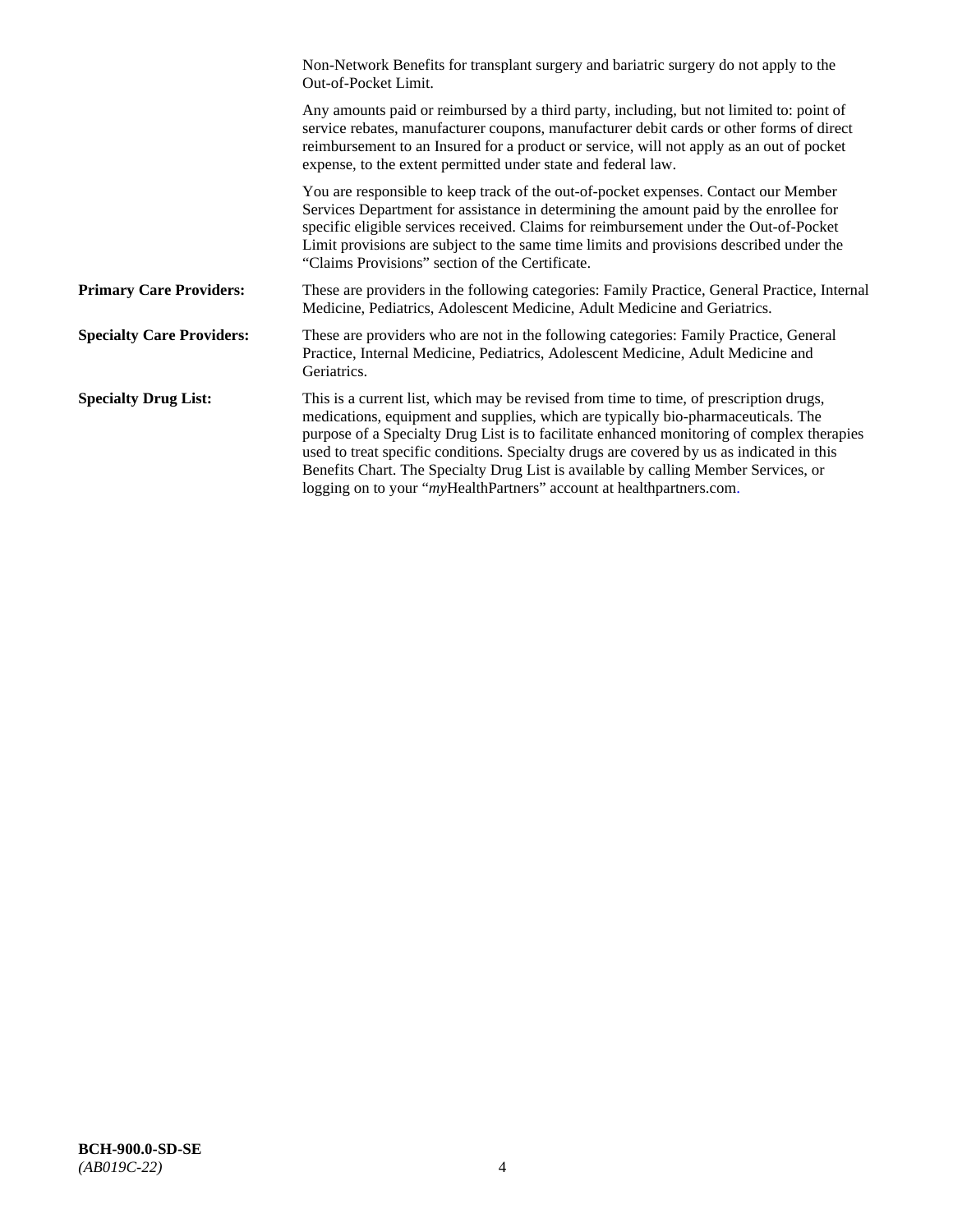## **DEDUCTIBLES, OUT-OF-POCKET LIMITS AND LIFETIME MAXIMUMS**

#### **Individual Calendar Year Deductible**

| <b>Network Benefits</b> | <b>Non-Network Benefits</b> |
|-------------------------|-----------------------------|
| \$4,500                 | \$10,000                    |

#### **Family Calendar Year Deductible**

| <b>Network Benefits</b> | <b>Non-Network Benefits</b> |
|-------------------------|-----------------------------|
| \$9,000                 | \$20,000                    |

Separate deductibles must be satisfied under the Network Benefits and Non-Network Benefits.

Your plan has an embedded deductible. This means once an insured meets the individual deductible, the plan begins paying benefits for that person. If two or more members of the family meet the family deductible, the plan begins paying benefits for all members of the family, regardless of whether each insured has met the individual deductible. However, an insured may not contribute more than the individual deductible toward the family deductible.

Any amounts paid or reimbursed by a third party, including but not limited to: point of service rebates, manufacturer coupons, manufacturer debit cards or other forms of direct reimbursement to an insured for a product or service, will not apply toward the deductible, to the extent permitted under state and federal law.

#### **Individual Calendar Year Out-of-Pocket Limit**

| <b>Network Benefits</b> | <b>Non-Network Benefits</b> |
|-------------------------|-----------------------------|
| \$6,750                 | \$30,000                    |

#### **Family Calendar Year Out-of-Pocket Limit**

| <b>Network Benefits</b> | <b>Non-Network Benefits</b> |
|-------------------------|-----------------------------|
| \$13,500                | \$60,000                    |

Separate Out-of-Pocket Limits must be satisfied under Network Benefits and Non-Network Benefits.

Non-Network Benefits above the usual and customary charge will not apply toward the individual or family Out-of-Pocket Limit.

Non-Network Benefits for transplant surgery and bariatric surgery do not apply to the Out-of-Pocket Limit.

Any amounts paid or reimbursed by a third party, including, but not limited to: point of service rebates, manufacturer coupons, manufacturer debit cards or other forms of direct reimbursement to an Insured for a product or service, will not apply as an outof-pocket expense, to the extent permitted under state and federal law.

## **Lifetime Maximum Benefit for Bariatric Surgery**

| <b>Network Benefits</b> | <b>Non-Network Benefits</b> |
|-------------------------|-----------------------------|
| Unlimited.              | \$5,000                     |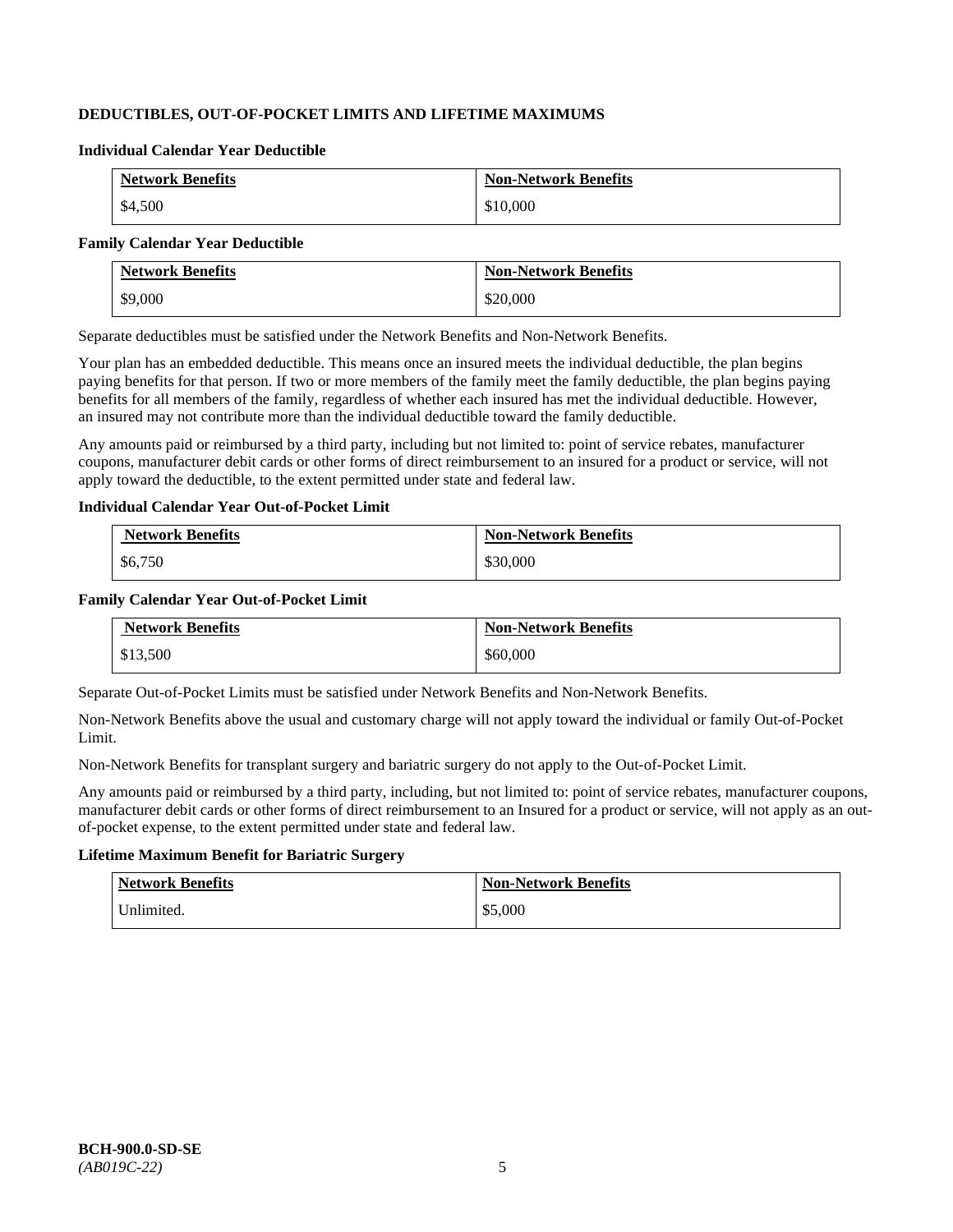## **AMBULANCE AND MEDICAL TRANSPORTATION**

#### **Covered Services:**

We cover ambulance and medical transportation for medical emergencies. We also cover medically necessary, non-emergency medical transportation if it meets our medical coverage criteria. Covered services and supplies are based on established medical policies, which are subject to periodic review and modification by the medical or dental directors. These medical policies (medical coverage criteria) and applicable prior authorization requirements are available by calling Member Services, or logging on to your "*my*HealthPartners" account at [healthpartners.com.](http://healthpartners.com/)

| <b>Network Benefits</b>       | <b>Non-Network Benefits</b> |
|-------------------------------|-----------------------------|
| 100% of the charges incurred. | See Network Benefits.       |

#### **Not Covered:**

• See "Services Not Covered" in the Certificate.

#### **AUTISM SERVICES**

#### **Covered Services:**

We cover Applied Behavioral Analysis (ABA) and Intensive Early Intervention Behavioral Therapy (IEIBT) for treatment of autism spectrum disorders for children under age 18. We have the right to review the treatment that an Insured is receiving not more than once every three months, without a contract stipulating that a more frequent review is necessary.

A person who performs ABA must:

- be licensed by the South Dakota Board of Medical and Osteopathic Examiners or the Board of Examiners of Psychologists and have documented training and competence in applied behavior analysis; or
- be licensed by the South Dakota Board of Social Workers as a licensed behavior analyst.

Physical therapy, occupational therapy and speech therapy are covered under the "Physical Therapy, Occupational Therapy and Speech Therapy" section. Medications are covered under the "Prescription Drug Services" section. Covered services are based on established medical policies, which are subject to periodic review and modification by the medical directors. These medical policies (medical coverage criteria) are available online at [healthpartners.com](http://healthpartners.com/) or by calling Member Services.

Coverage for applied behavior analysis will provide an annual maximum benefit for Network and Non-Network Benefits combined, that may not be less than:

- Through age 6**:** 1,300 hours per calendar year
- Age 7 through age 13**:** 900 hours per calendar year
- Age 14 through age 18**:** 450 hours per calendar year

| <b>Network Benefits</b>       | <b>Non-Network Benefits</b>  |
|-------------------------------|------------------------------|
| 100% of the charges incurred. | 50% of the charges incurred. |

#### **Not Covered:**

• See "Services Not Covered" in the Certificate.

## **BEHAVIORAL HEALTH SERVICES**

#### **Covered Services:**

Covered services are based on established medical policies, which are subject to periodic review and modification by the medical directors. These medical policies (medical coverage criteria) are available by calling Member Services, or logging on to your "*my*HealthPartners" account at [healthpartners.com.](http://healthpartners.com/)

#### **Mental Health Services**

We cover services for mental health diagnoses as described in the Diagnostic and Statistical Manual of Mental Disorders – Fifth Edition (DSM-5) (most recent edition).

**BCH-900.0-SD-SE**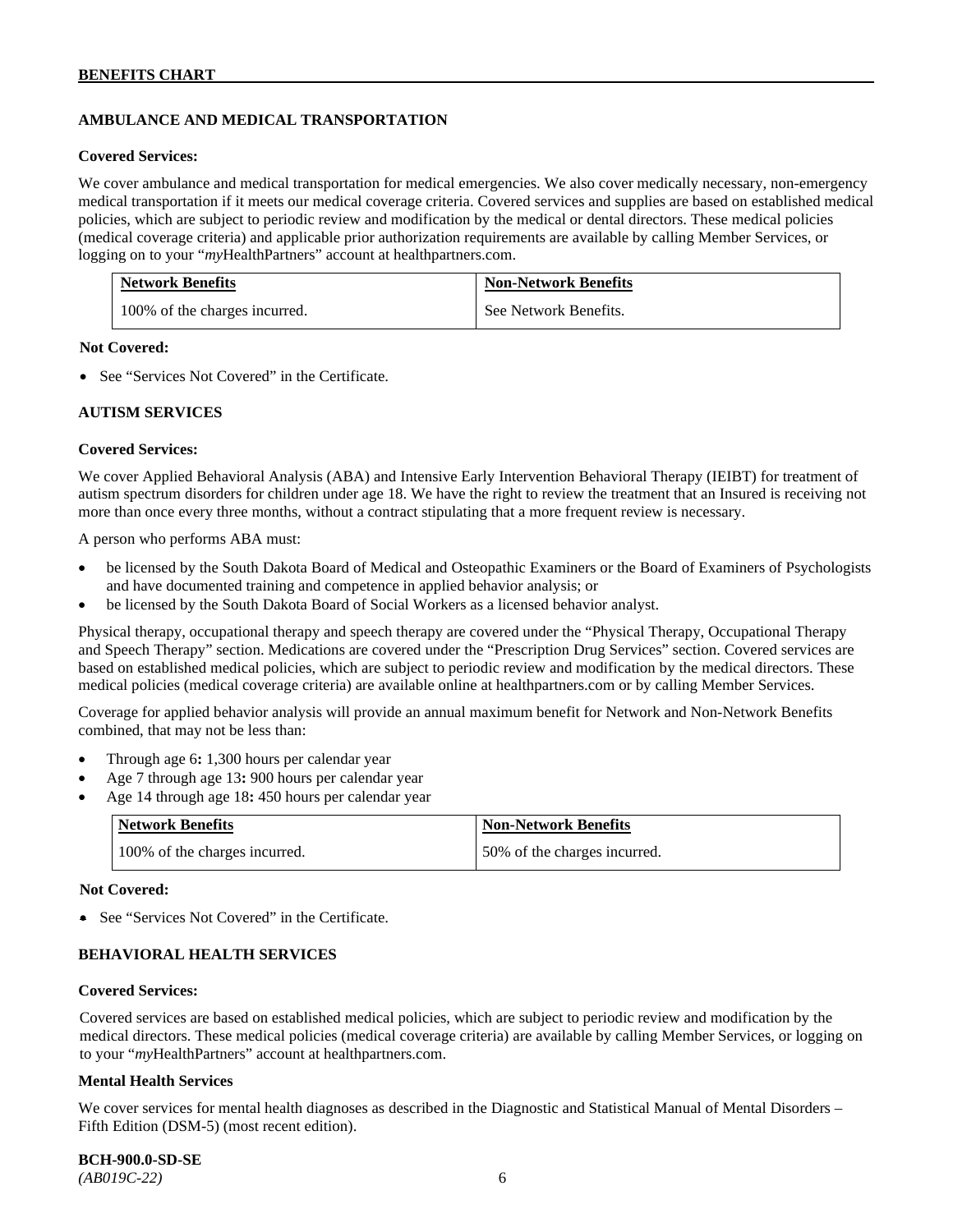**Outpatient services including intensive outpatient and day treatment services:** We cover medically necessary outpatient professional mental health services for evaluation, crisis intervention, and treatment of mental health disorders.

A comprehensive diagnostic assessment will be used as the basis for a determination by a mental health professional, concerning the appropriate treatment and the extent of services required.

Outpatient services we cover for a diagnosed mental health condition include the following:

- Individual, group, family, and multi-family therapy;
- Medication management provided by a physician, certified nurse practitioner, or physician's assistant;
- Psychological testing services for the purposes of determining the differential diagnoses and treatment planning for patients currently receiving behavioral health services;
- Day treatment and intensive outpatient services in a licensed program;
- Partial hospitalization services in a licensed hospital or community mental health center;
- Psychotherapy and nursing services provided in the home if authorized by us; and
- Treatment for gender dysphoria.

| <b>Network Benefits</b>       | <b>Non-Network Benefits</b>  |
|-------------------------------|------------------------------|
| 100% of the charges incurred. | 50% of the charges incurred. |

#### **Group therapy**

| <b>Network Benefits</b>       | <b>Non-Network Benefits</b>  |
|-------------------------------|------------------------------|
| 100% of the charges incurred. | 50% of the charges incurred. |

**Inpatient services, including mental health residential treatment services:** We cover the following:

- Medically necessary inpatient services in a hospital and professional services for treatment of mental health disorders. Medical stabilization is covered under inpatient hospital services in the "Hospital and Skilled Nursing Facility Services" section; and
- Medically necessary mental health residential treatment services. This care must be authorized by us and provided by a hospital or residential behavioral health treatment facility licensed by the local state or Department of Health and Human Services. Services not covered under this benefit include halfway houses, group homes, extended care facilities, shelter services, correctional services, detention services, transitional services, group residential services, foster care services and wilderness programs.

| <b>Network Benefits</b>       | <b>Non-Network Benefits</b>  |
|-------------------------------|------------------------------|
| 100% of the charges incurred. | 50% of the charges incurred. |

#### **Substance use disorder (SUD) services**

We cover medically necessary services for assessments by a licensed alcohol and drug counselor and treatment of substance use disorders as defined in the latest edition of the DSM-5.

**Outpatient services, including intensive outpatient and day treatment services:** We cover medically necessary outpatient professional services for the diagnosis and treatment of substance use disorder. Substance use disorder treatment services must be provided by a program licensed by the local Department of Health and Human Services.

Outpatient services we cover for a diagnosed substance use disorder include the following:

- Individual, group, family, and multi-family therapy provided in an office setting;
- Opiate replacement therapy including methadone and buprenorphine treatment; and
- Day treatment and intensive outpatient services in a licensed program.

| <b>Network Benefits</b>       | <b>Non-Network Benefits</b>  |
|-------------------------------|------------------------------|
| 100% of the charges incurred. | 50% of the charges incurred. |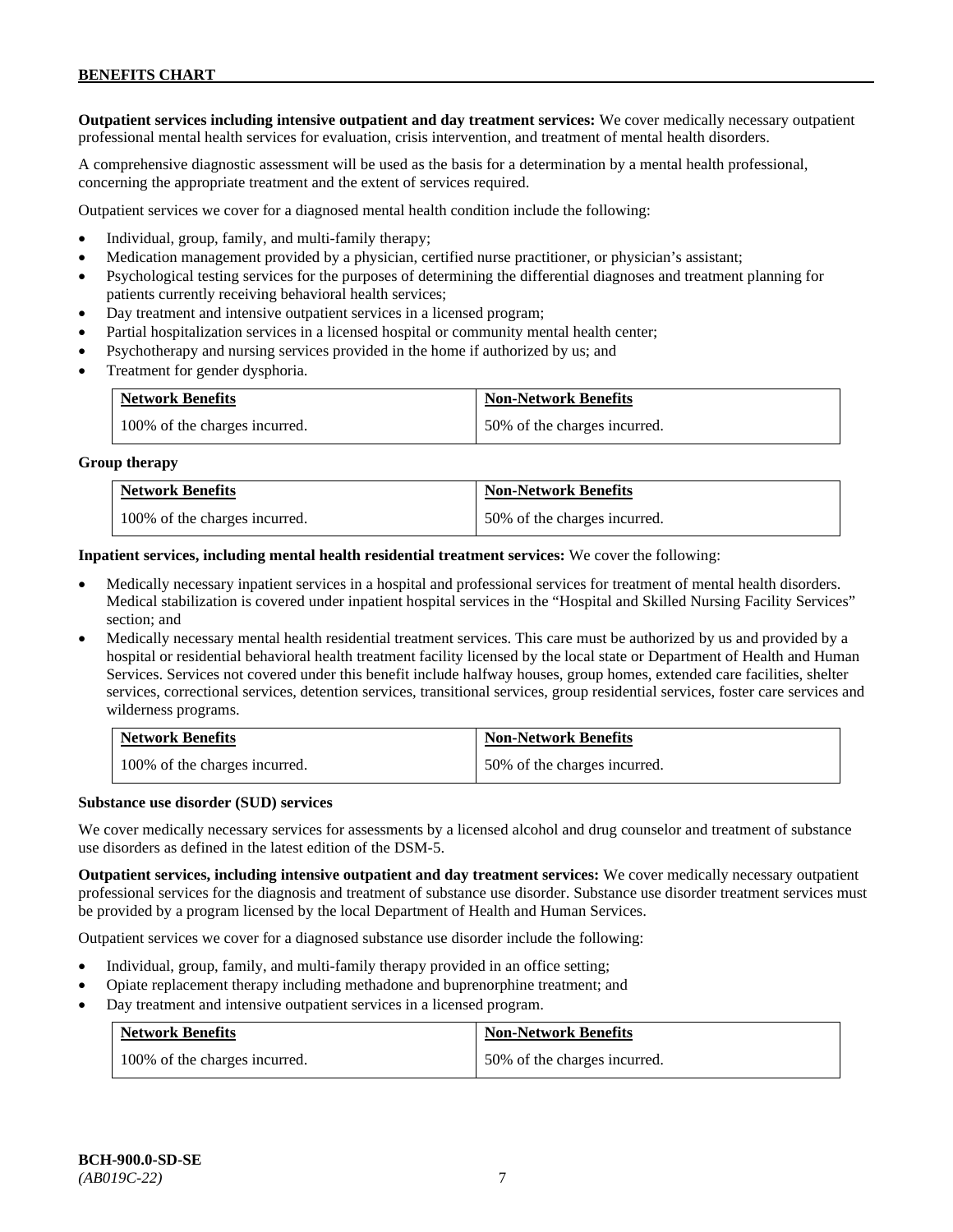**Inpatient services:** We cover the following:

- Medically necessary inpatient services in hospitals and residential primary treatment facilities approved by the State of South Dakota which are carrying out an approved program pursuant to the diagnosis and recommendation of a doctor;
- Services provided in a hospital that is licensed by the local state and accredited by Medicare; and
- Detoxification services in a hospital or community detoxification facility if it is licensed by the State of South Dakota as an approved inpatient alcoholism treatment facility.

| <b>Network Benefits</b>       | <b>Non-Network Benefits</b>  |
|-------------------------------|------------------------------|
| 100% of the charges incurred. | 50% of the charges incurred. |

#### **Not Covered:**

See "Services Not Covered" in the Group Certificate.

## **CHIROPRACTIC SERVICES**

## **Covered Services:**

We cover chiropractic services for rehabilitative care. Chiropractic services are adjustments to any abnormal articulations of the human body, especially those of the spinal column, for the purpose of giving freedom of action to impinged nerves that may cause pain or deranged function.

Massage therapy which is performed in conjunction with other treatment/modalities by a chiropractor, is part of a prescribed treatment plan and is not billed separately is covered.

| <b>Network Benefits</b>       | <b>Non-Network Benefits</b>  |
|-------------------------------|------------------------------|
| 100% of the charges incurred. | 50% of the charges incurred. |

### **Not Covered:**

- Massage therapy for the purpose of comfort or convenience of the Insured.
- See "Services Not Covered" in the Certificate.

## **CLINICAL TRIALS**

## **Covered Services:**

We cover certain routine services if you participate in a Phase I, Phase II, Phase III or Phase IV clinical trial that is conducted in relation to the prevention, detection, or treatment of cancer or other life-threatening disease or condition as defined in the Affordable Care Act. We cover routine patient costs for services that would be eligible under this Benefits Chart if the service were provided outside of a clinical trial.

| <b>Network Benefits</b>                              | <b>Non-Network Benefits</b>                          |
|------------------------------------------------------|------------------------------------------------------|
| Coverage level is same as corresponding Network      | Coverage level is same as corresponding Non-Network  |
| Benefits, depending on type of service provided such | Benefits, depending on type of service provided such |
| as Office Visits for Illness or Injury, Inpatient or | as Office Visits for Illness or Injury, Inpatient or |
| <b>Outpatient Hospital Services.</b>                 | Outpatient Hospital Services.                        |

## **Not Covered:**

- The investigative item, device or service itself.
- Items or services that are provided solely to satisfy data collection and analysis needs and that are not used in the direct clinical management of the patient.
- A service that is clearly inconsistent with widely accepted and established standards of care for a particular diagnosis.
- See "Services Not Covered" in the Certificate.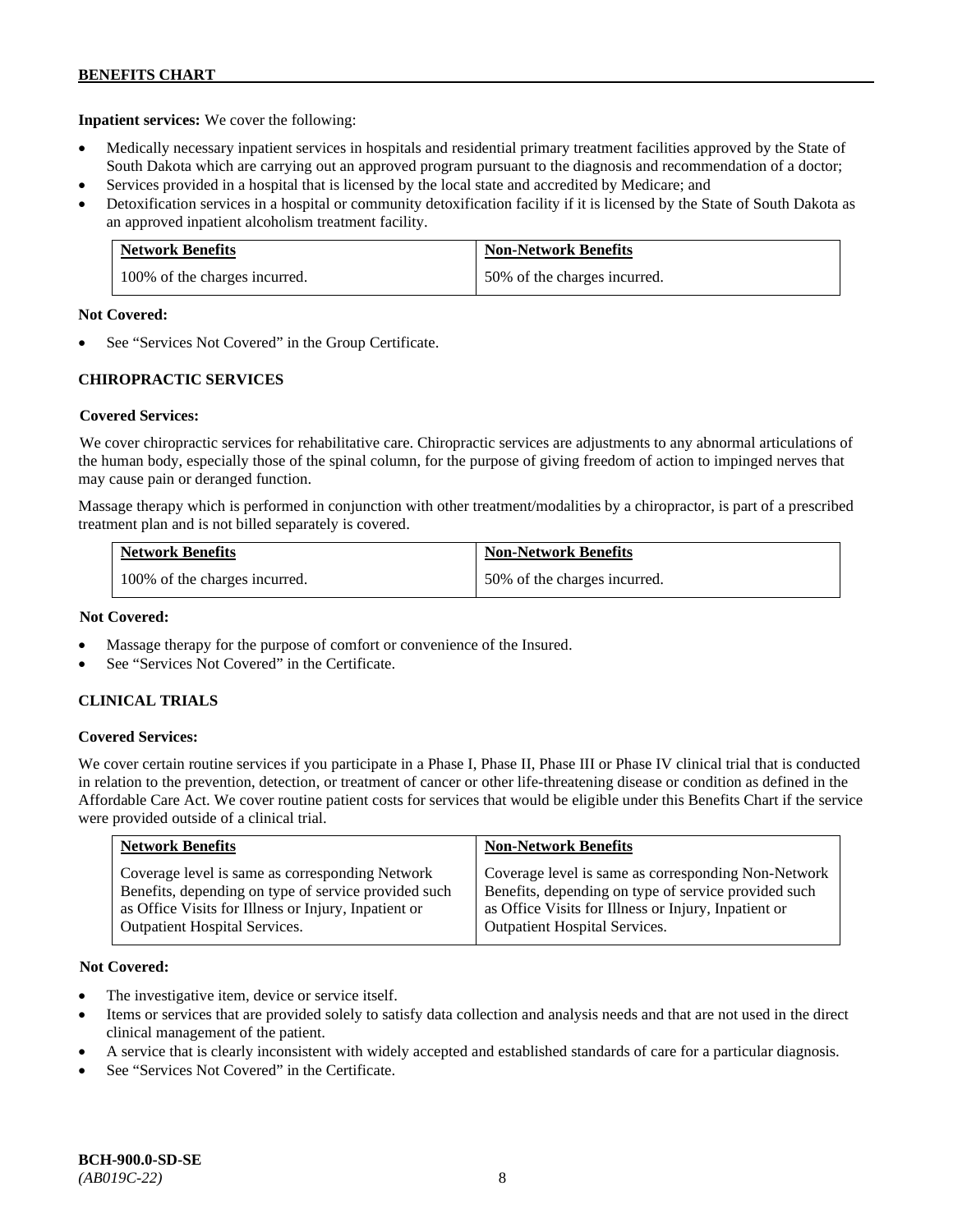## **DENTAL SERVICES**

#### **Covered Services:**

We cover services described below.

**Accidental dental services:** We cover dentally necessary services to treat and restore damage to teeth as a result of an accidental injury. Coverage is for damage caused by external trauma to face and mouth only, not for cracked or broken teeth which result from biting or chewing. We cover restorations, root canals, crowns and replacement of teeth lost that are directly related to the accident in which the Insured was involved. We cover initial exams, x-rays, and palliative treatment including extractions, and other oral surgical procedures directly related to the accident. Subsequent treatment must be initiated within the specified time-frame and must be directly related to the accident.

Full mouth rehabilitation to correct occlusion (bite) and malocclusion (misaligned teeth not due to the accident) are not covered.

When an implant-supported dental prosthetic treatment is pursued, the accidental dental benefit will be applied to the prosthetic procedure. Benefits are limited to the amount that would be paid toward the placement of a removable dental prosthetic appliance that could be used in the absence of implant treatment. Care must be provided or pre-authorized by a HealthPartners dentist.

| <b>Network Benefits</b>       | <b>Non-Network Benefits</b>  |
|-------------------------------|------------------------------|
| 100% of the charges incurred. | 50% of the charges incurred. |

For all accidental dental services, treatment and/or restoration must be initiated within six months of the date of the injury. Coverage is limited to the initial course of treatment and/or initial restoration. Services must be provided within twentyfour months of the date of injury to be covered.

#### **Medical referral dental services**

**Medically necessary outpatient dental services:** We cover medically necessary outpatient dental services. Coverage is limited to dental services required for treatment of an underlying medical condition, e.g., removal of teeth to complete radiation treatment for cancer of the jaw, cysts and lesions.

| <b>Network Benefits</b>       | <b>Non-Network Benefits</b>  |
|-------------------------------|------------------------------|
| 100% of the charges incurred. | 50% of the charges incurred. |

**Medically necessary hospitalization and anesthesia for dental care:** We cover medically necessary hospitalization and anesthesia for dental care. This is limited to charges incurred by an Insured who: (1) is a child under age 14, or (2) is severely disabled or otherwise suffers from a developmental disability as determined by a licensed physician which places that person under at serious risk. The requirement of a hospital setting must be due to an Insured's underlying medical condition. Coverage is limited to facility and anesthesia charges. Anesthesia is covered in a hospital or a dental office. Oral surgeon/dentist professional fees are not covered. Hospitalization required due to the behavior of the Insured or due to the extent of the dental procedure is not covered.

| <b>Network Benefits</b>       | <b>Non-Network Benefits</b> |
|-------------------------------|-----------------------------|
| 100% of the charges incurred. | 50% of the charges incurred |

**Medical complications of dental care:** We cover medical complications of dental care. Treatment must be medically necessary care and related to medical complications of non-covered dental care, including complications of the head, neck, or substructures.

| <b>Network Benefits</b>       | <b>Non-Network Benefits</b>  |
|-------------------------------|------------------------------|
| 100% of the charges incurred. | 50% of the charges incurred. |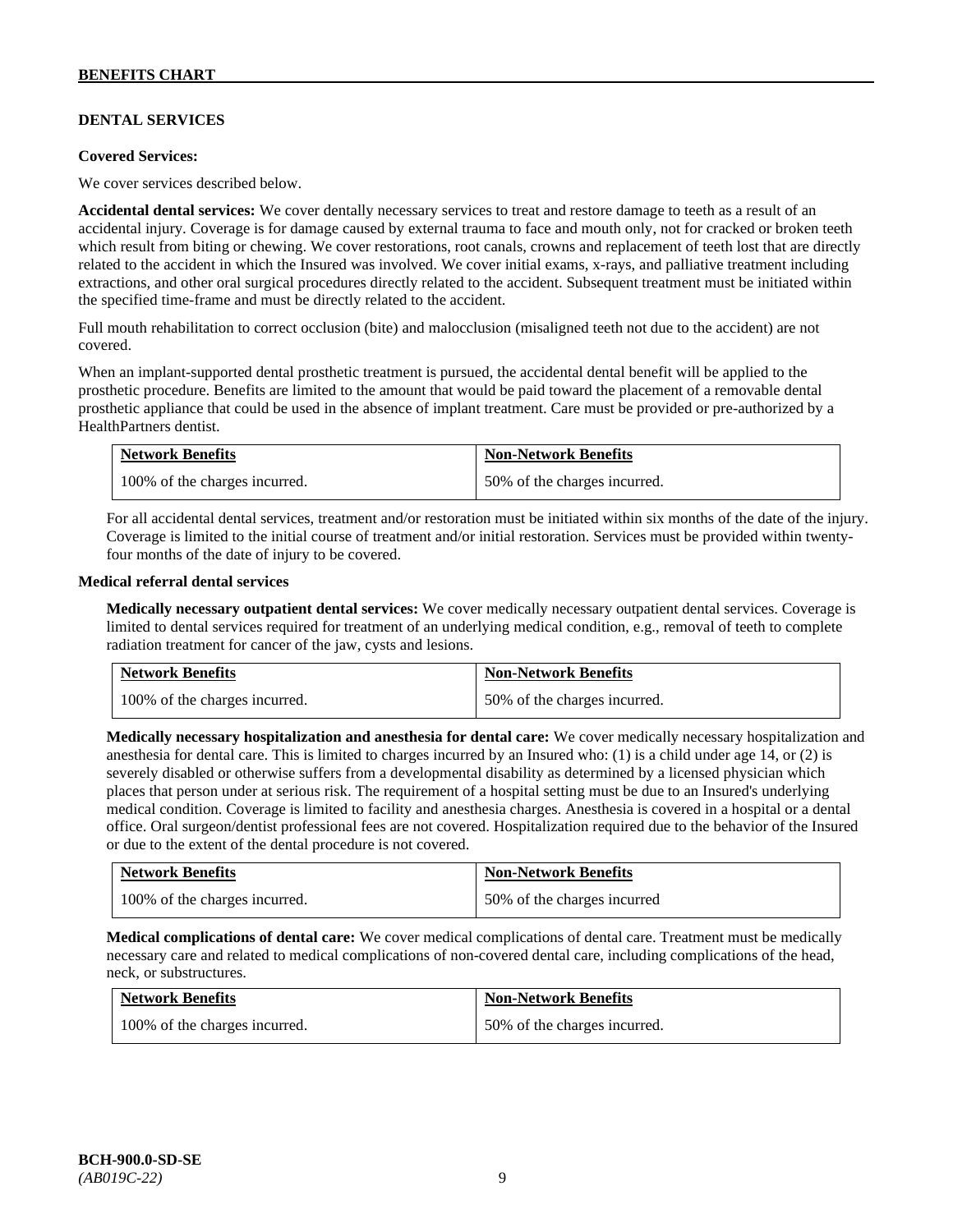**Oral surgery:** We cover oral surgery. Coverage is limited to treatment of medical conditions requiring oral surgery, such as treatment of oral neoplasm, non-dental cysts, fracture of the jaws, trauma of the mouth and jaws, and any other oral surgery procedures provided as medically necessary dental services.

| <b>Network Benefits</b>       | <b>Non-Network Benefits</b>  |
|-------------------------------|------------------------------|
| 100% of the charges incurred. | 50% of the charges incurred. |

**Treatment of cleft lip and cleft palate of a dependent child:** We cover treatment of cleft lip and cleft palate of a dependent child, to the limiting age in the definition of an "Eligible Dependent", including orthodontic treatment and oral surgery directly related to the cleft. Benefits for individuals age 26 up to the limiting age for coverage of the dependent are limited to inpatient or outpatient expenses arising from medical and dental treatment that was scheduled or initiated prior to the dependent turning age 19. Dental services which are not required for the treatment of cleft lip or cleft palate are not covered. If a dependent child covered under the Certificate and Benefits Chart is also covered under a dental plan which includes orthodontic services, that dental plan shall be considered primary for the necessary orthodontic services. Oral appliances are subject to the same copayment, conditions and limitations as durable medical equipment.

| <b>Network Benefits</b>       | <b>Non-Network Benefits</b>  |
|-------------------------------|------------------------------|
| 100% of the charges incurred. | 50% of the charges incurred. |

**Treatment of temporomandibular disorder (TMD) and craniomandibular disorder (CMD):** We cover surgical and nonsurgical treatment of temporomandibular disorder (TMD) and craniomandibular disorder (CMD), which is medically necessary care. Dental services which are not required to directly treat TMD or CMD are not covered.

| <b>Network Benefits</b>       | <b>Non-Network Benefits</b>  |
|-------------------------------|------------------------------|
| 100% of the charges incurred. | 50% of the charges incurred. |

## **Not Covered:**

- Dental treatment, procedures or services not listed in this Benefits Chart.
- Accident related dental services if treatment is: (1) initiated beyond six months from the date of the injury; (2) received beyond the initial treatment or restoration; or (3) received beyond twenty-four months from the date of injury.
- Oral surgery to remove wisdom teeth, except as stated in the Pediatric Dental amendment.
- Orthognathic treatment or procedures and all related services.
- See "Services Not Covered" in the Certificate.

## **DIABETES AND HYPERTENSION DISEASE MANAGEMENT PROGRAM**

## **Covered Services:**

- If you meet criteria for coverage, you may qualify for the Diabetes and/or Hypertension Disease Management Program.
- The program covers group health coaching which focuses on weight loss, exercise, behavior modification and health education through Omada Health.

| <b>Network Benefits</b>                                     | <b>Non-Network Benefits</b> |
|-------------------------------------------------------------|-----------------------------|
| 100% of the charges incurred.<br>Deductible does not apply. | Not applicable.             |

#### **Not Covered:**

See "Services Not Covered" in the Certificate.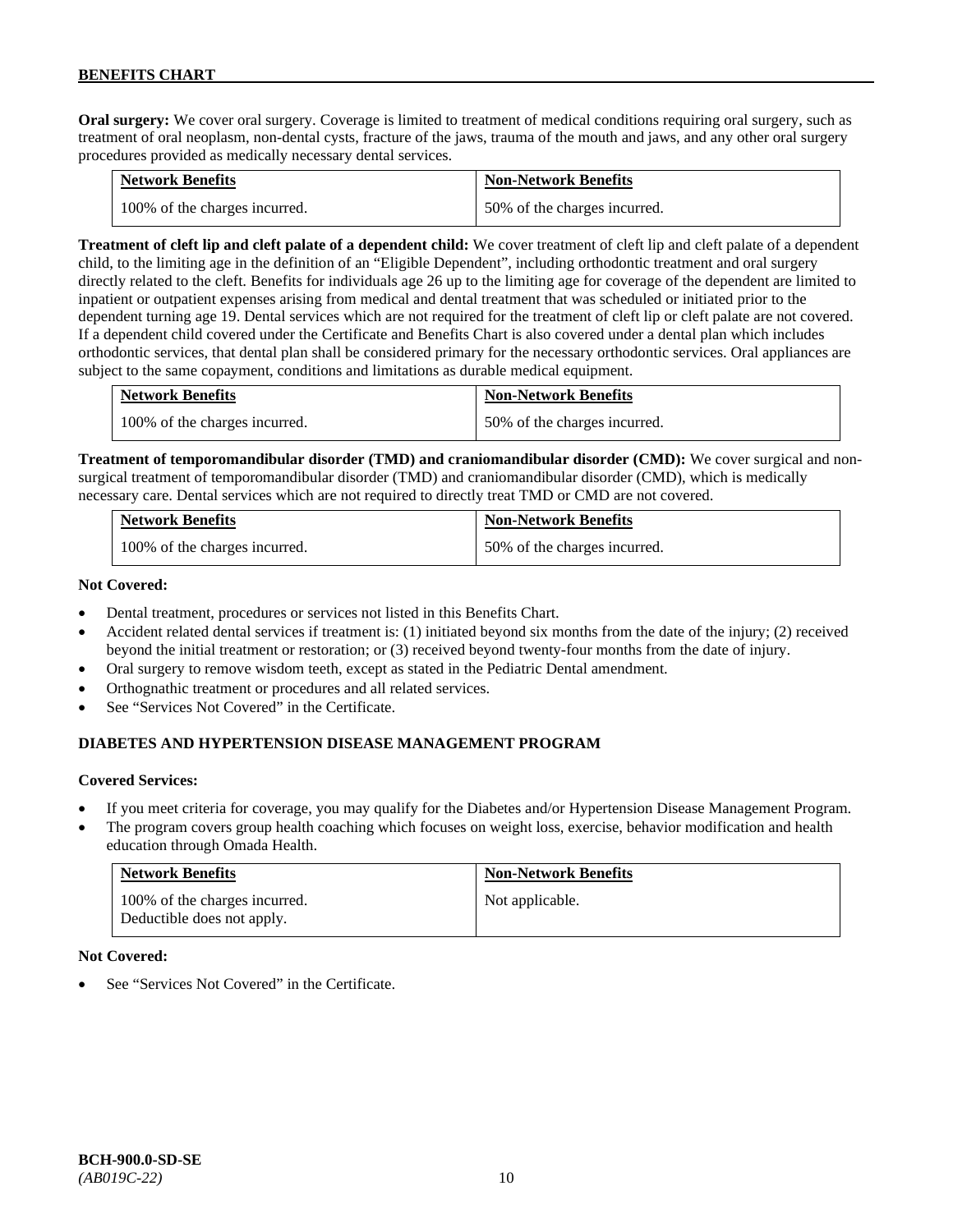## **DIABETIC EQUIPMENT AND SUPPLIES**

### **Covered Services:**

We cover physician prescribed medically appropriate and necessary drugs and supplies used in the management and treatment of diabetes for insureds with gestational, Type I or Type II diabetes including durable diabetic equipment, measurement and administration aids, and disposable supplies, as described below. Certain items are only covered if your condition meets our coverage criteria and obtained through an authorized vendor. For more information on what we cover and any prior authorization requirements, call Member Services or log on to your "myHealthPartners" account at [healthpartners.com.](http://www.healthpartners.com/)

Insulin and medications for diabetes, including prescribed oral agents for controlling blood sugars and glucagon kits are covered as outpatient drugs under the "Prescription Drug Services" section.

**Pumps and pump supplies.** These include diabetic insulin pumps, diabetic infusion pumps and infusion pump supplies such as infusion sets, tubing, connectors and syringe reservoirs.

Covered insulin pumps that are not available from a DME vendor and only available through a retail pharmacy will be covered as described below. All other insulin pumps, infusion pumps and supplies must be obtained through an authorized durable medical equipment provider and cannot be obtained at a pharmacy.

| <b>Network Benefits</b>                                                                      | <b>Non-Network Benefits</b>  |
|----------------------------------------------------------------------------------------------|------------------------------|
| Pumps received at a pharmacy:<br>100% of the charges incurred.<br>Deductible does not apply. | 50% of the charges incurred. |
| Pumps received from a non-pharmacy approved<br>vendor:<br>100% of the charges incurred.      |                              |

#### **All other durable equipment and diabetic supplies**

Durable Diabetic Equipment and Supplies. These include continuous glucose monitoring system (CGMS), transmitter, sensors and receivers, diabetic blood glucose monitors and control/calibrating solutions (for checking accuracy or testing equipment and test strips).

Disposable Diabetic Supplies. These are one-time use supplies, including syringes, lancets, lancet devices, blood and urine ketone test strips, and needles.

Certain diabetic supplies and equipment must be purchased at a pharmacy.

| <b>Network Benefits</b>                                                                                               | <b>Non-Network Benefits</b>  |
|-----------------------------------------------------------------------------------------------------------------------|------------------------------|
| If received through a pharmacy:<br>100% of the charges incurred.<br>Deductible does not apply.                        | 50% of the charges incurred. |
| If received through a non-pharmacy provider:<br>100% of the charges incurred if purchased from an<br>approved vendor. |                              |

#### **Limitations:**

- No more than a 93-day supply of diabetic supplies is covered and dispensed at a time.
- We require that certain diabetic supplies and equipment be purchased at a pharmacy.
- Diabetic supplies and equipment are limited to certain models and brands.
- Durable medical equipment and supplies must be obtained from or repaired by approved vendors.
- Covered services and supplies are based on established medical policies which are subject to periodic review and modification by the medical directors. Our coverage policy for diabetic supplies includes information on our required models and brands. These medical policies (medical coverage criteria) are available by calling Member Services, or logging on to your "myHealthPartners" account at [healthpartners.com.](http://www.healthpartners.com/)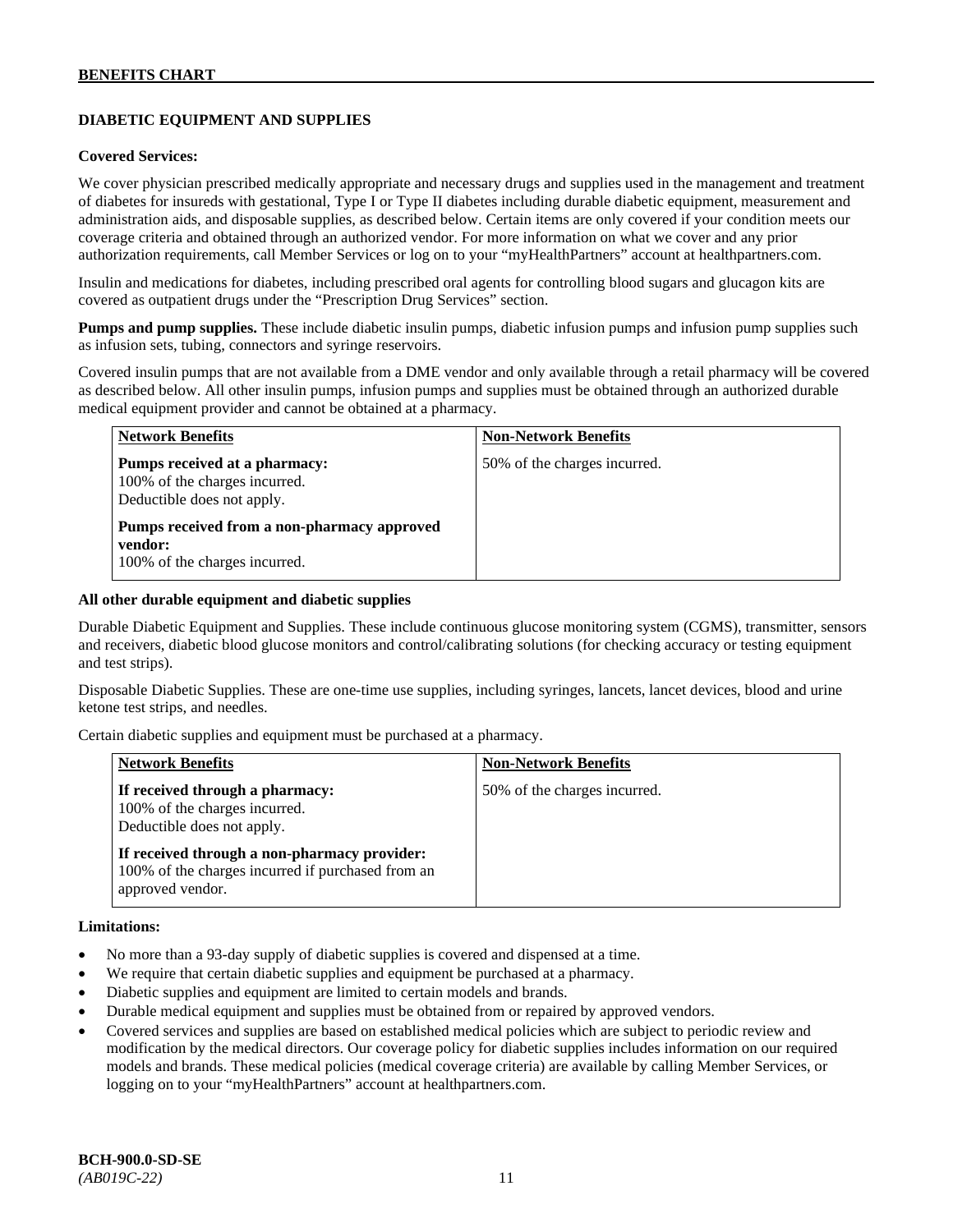## **Not Covered:**

- Replacement or repair of any covered items, if the items are (i) damaged or destroyed by misuse, abuse or carelessness, (ii) lost; or (iii) stolen.
- Duplicate or similar items.
- Labor and related charges for repair of any covered items which are more than the cost of replacement by an approved vendor.
- Batteries for monitors and equipment.
- Sales tax, mailing, delivery charges, service call charges.
- See "Services Not Covered" in the Certificate.

## **DIAGNOSTIC IMAGING SERVICES**

## **Covered Services:**

We cover diagnostic imaging, when ordered by a provider and provided in a clinic or outpatient hospital facility.

We cover services provided in a clinic or outpatient hospital facility. To see the benefit level for inpatient hospital or skilled nursing facility services, see benefits under Inpatient Hospital and Skilled Nursing Facility Services.

#### **Outpatient magnetic resonance imaging (MRI) and computed tomography (CT)**

| <b>Network Benefits</b>       | <b>Non-Network Benefits</b>  |
|-------------------------------|------------------------------|
| 100% of the charges incurred. | 50% of the charges incurred. |

## **All other outpatient diagnostic imaging services**

| <b>Network Benefits</b>       | <b>Non-Network Benefits</b>  |
|-------------------------------|------------------------------|
| 100% of the charges incurred. | 50% of the charges incurred. |

## **Preventive services (MRI/CT procedures are not considered preventive)**

Diagnostic imaging services associated with preventive services are covered at the benefit level shown in the "Preventive Services" section of this Benefits Chart.

## **Not Covered:**

See "Services Not Covered" in the Certificate.

## **DURABLE MEDICAL EQUIPMENT, PROSTHETICS, ORTHOTICS AND SUPPLIES**

## **Covered Services:**

We cover equipment, supplies and services, as described below. Certain items are only covered if your condition meets our coverage criteria. For more information on what we cover and any prior authorization requirements, call Member Services or log on to your "*my*HealthPartners" account at [healthpartners.com.](http://healthpartners.com/)

- Durable medical equipment, such as wheelchairs, ventilators, oxygen, oxygen equipment, continuous positive airway pressure (CPAP) devices, hospital beds, and related services.
- Prosthetics, including breast prostheses, artificial limbs and artificial eyes, and related supplies.
- Orthotics.
- Medical supplies, including splints, surgical stockings, casts and dressings.
- Enteral feedings.
- Special dietary treatment for Phenylketonuria (PKU) and oral amino acid based elemental formula if it meets our medical coverage criteria.

Diabetic equipment and supplies are covered under the "Diabetic Equipment and Supplies" section.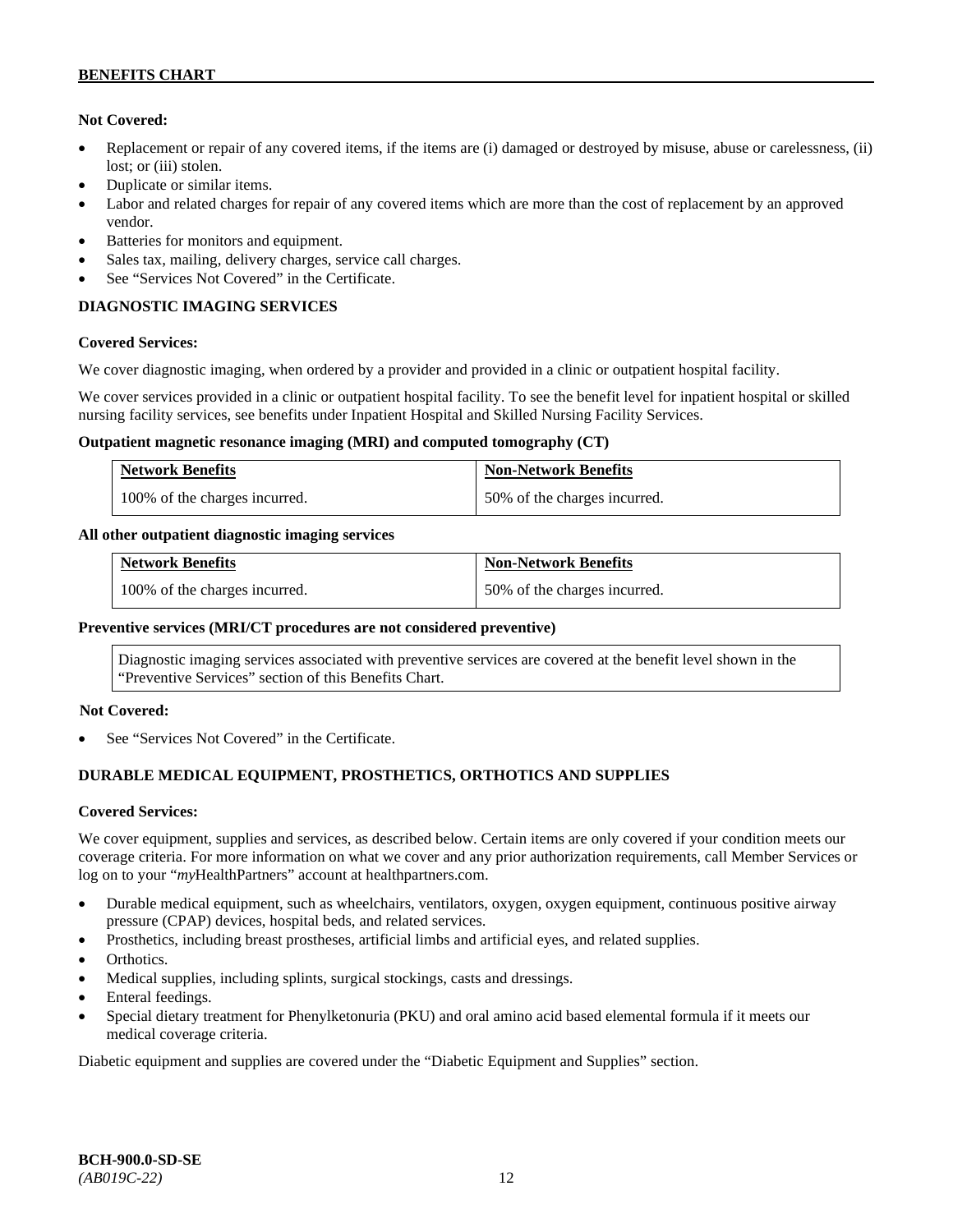## **Special dietary treatment for phenylketonuria (PKU) if it meets our medical coverage criteria**

We cover testing, diagnosis and treatment of phenylketonuria including dietary management, formulas, case management, intake and screening, assessment, comprehensive care planning and service referral.

| <b>Network Benefits</b>       | <b>Non-Network Benefits</b>  |
|-------------------------------|------------------------------|
| 100% of the charges incurred. | 50% of the charges incurred. |

## **Oral amino acid based elemental formula if it meets our medical coverage criteria**

| <b>Network Benefits</b>       | <b>Non-Network Benefits</b>  |
|-------------------------------|------------------------------|
| 100% of the charges incurred. | 50% of the charges incurred. |

#### **All other durable medical equipment, prosthetics, orthotics and supplies**

| <b>Network Benefits</b>       | <b>Non-Network Benefits</b>  |
|-------------------------------|------------------------------|
| 100% of the charges incurred. | 50% of the charges incurred. |

#### **Limitations:**

Coverage of durable medical equipment is limited by the following.

Payment will not exceed the cost of an alternate piece of equipment or service that is effective and medically necessary.

- For prosthetic benefits, other than oral appliances for cleft lip and cleft palate, payment will not exceed the cost of an alternate piece of equipment or service that is effective, medically necessary and enables Insureds to conduct standard activities of daily living.
- We reserve the right to determine if an item will be approved for rental vs. purchase.
- Durable medical equipment and supplies must be obtained from or repaired by approved vendors.
- Covered services and supplies are based on established medical policies which are subject to periodic review and modification by the medical or dental directors. Our coverage policy for diabetic supplies includes information on our required models and brands. These medical policies (medical coverage criteria) are available by calling Member Services, or logging on to your "*my*HealthPartners" account at [healthpartners.com.](http://www.healthpartners.com/)

## **Not Covered:**

Items which are not eligible for coverage include, but are not limited to:

- Replacement or repair of any covered items, if the items are (i) damaged or destroyed by misuse, abuse or carelessness, (ii) lost; or (iii) stolen.
- Duplicate or similar items.
- Labor and related charges for repair of any covered items which are more than the cost of replacement by an approved vendor.
- Sales tax, mailing, delivery charges, service call charges.
- Items which are primarily educational in nature or for hygiene, vocation, comfort, convenience or recreation.
- Communication aids or devices: equipment to create, replace or augment communication abilities including, but not limited to, speech processors, receivers, communication boards, or computer or electronic assisted communication.
- Hearing aids (implantable and external, including osseointegrated or bone anchored) and their fitting. This exclusion does not apply to cochlear implants.
- Eyeglasses, contact lenses and their fitting, measurement and adjustment, except as specifically described in this Benefits Chart.
- Hair prostheses (wigs).
- Household equipment which primarily has customary uses other than medical, such as, but not limited to, exercise cycles, air purifiers, central or unit air conditioners, water purifiers, non-allergenic pillows, mattresses or waterbeds.
- Household fixtures including, but not limited to, escalators or elevators, ramps, swimming pools and saunas.
- Modifications to the structure of the home including, but not limited to, its wiring, plumbing or charges for installation of equipment.
- Vehicle, car or van modifications including, but not limited to, hand brakes, hydraulic lifts and car carrier.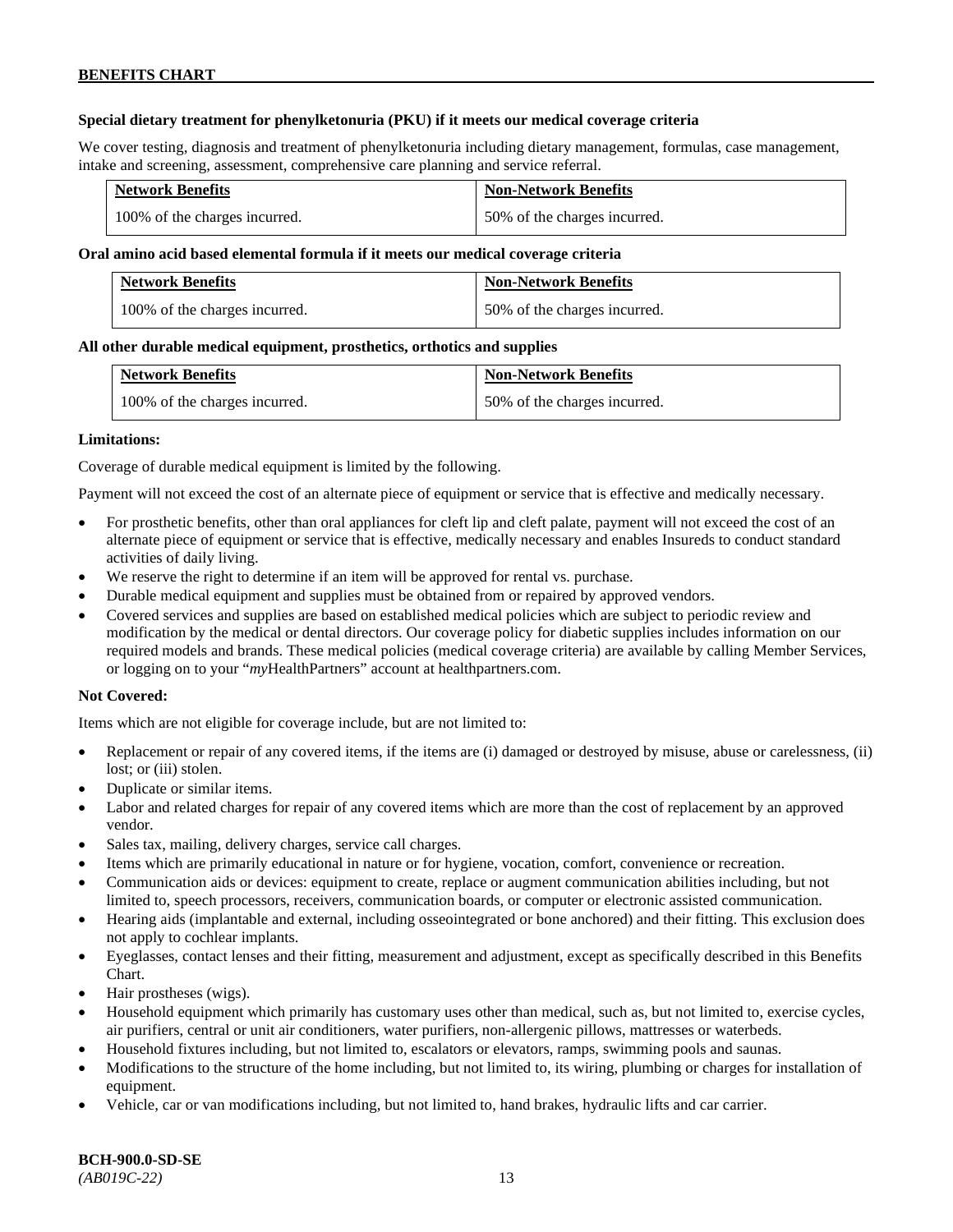- Rental equipment while owned equipment is being repaired by non-contracted vendors, beyond one month rental of medically necessary equipment.
- Other equipment and supplies, including, but not limited to, assistive devices, that we determine are not eligible for coverage.
- See "Services Not Covered" in the Certificate.

## **EMERGENCY AND URGENTLY NEEDED CARE SERVICES**

## **Covered Services:**

We cover services for emergency care and urgently needed care if the services are otherwise eligible for coverage under this Benefits Chart.

**Urgently needed care.** These are services to treat an unforeseen illness or injury:

- that are required in order to prevent a serious deterioration in your health; and
- that cannot be delayed until the next available clinic or office hours.

## **Urgently needed care at clinics**

| <b>Network Benefits</b>                                                       | <b>Non-Network Benefits</b> |
|-------------------------------------------------------------------------------|-----------------------------|
| 100% of the charges incurred, subject to your<br>copayment of \$60 per visit. | See Network Benefits.       |

**Emergency care.** These are services to treat:

- the sudden, unexpected onset of illness or injury which, if left untreated or unattended until the next available clinic or office hours, would result in hospitalization; or
- a condition requiring professional health services immediately necessary to preserve life or stabilize health.

Emergency care includes emergency services as defined in Division BB, Title I, Section 102 of the Consolidated Appropriations Act of 2021.

Emergency care also includes an immediate response service available on a 24-hour, seven-day-a-week basis for each child, or person, having a psychiatric crisis, a mental health crisis, or a mental health emergency.

When reviewing claims for coverage of emergency services, our medical director will take into consideration: (1) a reasonable layperson's belief that the circumstances required immediate medical care that could not wait until the next working day or next available clinic appointment; (2) the time of day and day of the week the care was provided; and (3) the presenting symptoms including, but not limited to, severe pain, to ensure that the decision to reimburse the emergency care is not made solely on the basis of the actual diagnosis.

#### **Emergency care in a hospital emergency room, including professional services of a physician**

| <b>Network Benefits</b>                                                                   | <b>Non-Network Benefits</b> |
|-------------------------------------------------------------------------------------------|-----------------------------|
| 100% of the charges incurred, subject to your<br>copayment of \$300 per visit.            | See Network Benefits.       |
| Emergency room copayment is waived if admitted for<br>the same condition within 24 hours. |                             |

#### **Inpatient emergency care in a hospital:**

| <b>Network Benefits</b>       | <b>Non-Network Benefits</b> |
|-------------------------------|-----------------------------|
| 100% of the charges incurred. | See Network Benefits.       |

#### **Not Covered:**

See "Services Not Covered" in the Certificate.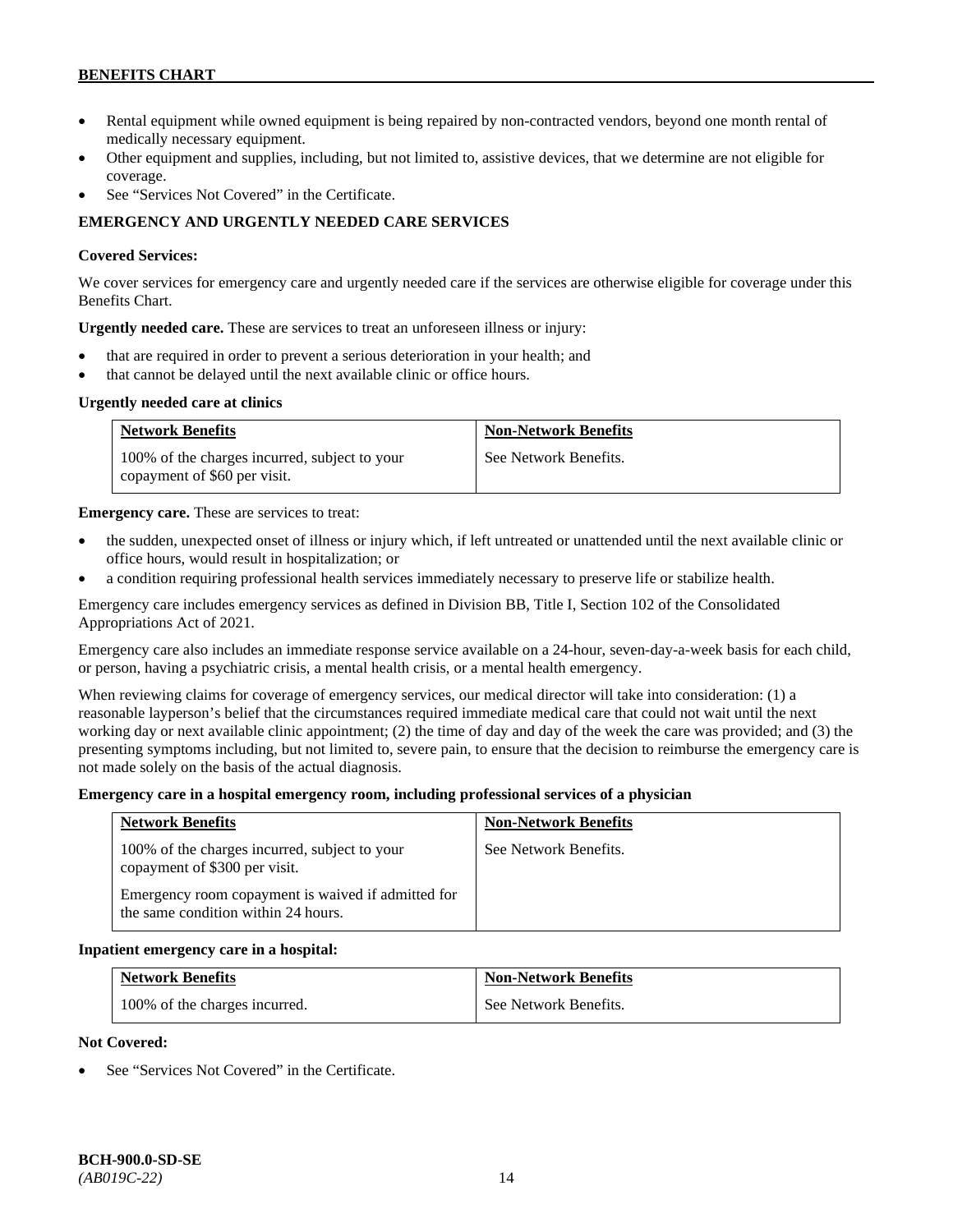## **GENE THERAPY**

### **Covered Services:**

We cover gene therapy treatment that meets our current medical coverage criteria.

| <b>Network Benefits</b>                                                                                                                                                                                  | <b>Non-Network Benefits</b> |
|----------------------------------------------------------------------------------------------------------------------------------------------------------------------------------------------------------|-----------------------------|
| Coverage level is same as corresponding Network<br>Benefits, depending on type of service provided, such<br>as Office Visits for Illness or Injury, Inpatient or<br><b>Outpatient Hospital Services.</b> | No coverage.                |

#### **Limitations:**

- Gene therapy must be provided by a designated provider.
- Specific types of gene therapy are limited to therapies and conditions specified in our medical coverage criteria.

#### **Not Covered:**

See "Services Not Covered" in the Certificate.

## **HEALTH EDUCATION**

#### **Covered Services:**

We cover education for preventive services and education for the management of chronic health problems, such as diabetes. Coverage includes medical nutrition therapy that is provided by a certified, registered, or licensed health care professional.

We cover diabetic self-management training and education if:

- the service is provided by a physician, nurse, dietitian, pharmacist, or other licensed health care provider who satisfies the current academic eligibility requirements of the National Certification Board for Diabetic Educators and has completed a course in diabetes education and training or has been certified as a diabetes educator; and
- the training and education is based upon a diabetes program recognized by the American Diabetes Association or a diabetes program with a curriculum approved by the American Diabetes Association or the South Dakota Department of Health.

Coverage of diabetes self-management training is limited to Insureds:

- o who are newly diagnosed with diabetes or have received no prior diabetes education;
- o who require a change in current therapy;<br>o who have a co-morbid condition such heal
- who have a co-morbid condition such heart disease or renal failure; or
- o whose diabetes condition is unstable.

See "Diabetic Equipment and Supplies" to see what diabetic equipment and supplies we cover.

| <b>Network Benefits</b>                                     | <b>Non-Network Benefits</b>  |
|-------------------------------------------------------------|------------------------------|
| 100% of the charges incurred.<br>Deductible does not apply. | 50% of the charges incurred. |

#### **Not Covered:**

See "Services Not Covered" in the Certificate.

## **HOME HEALTH SERVICES**

## **Covered Services:**

We cover the following services:

- skilled nursing treatment in the home intended to provide a safe transition from other levels of care;
- physical therapy, occupational therapy, speech therapy, respiratory therapy and other therapeutic services;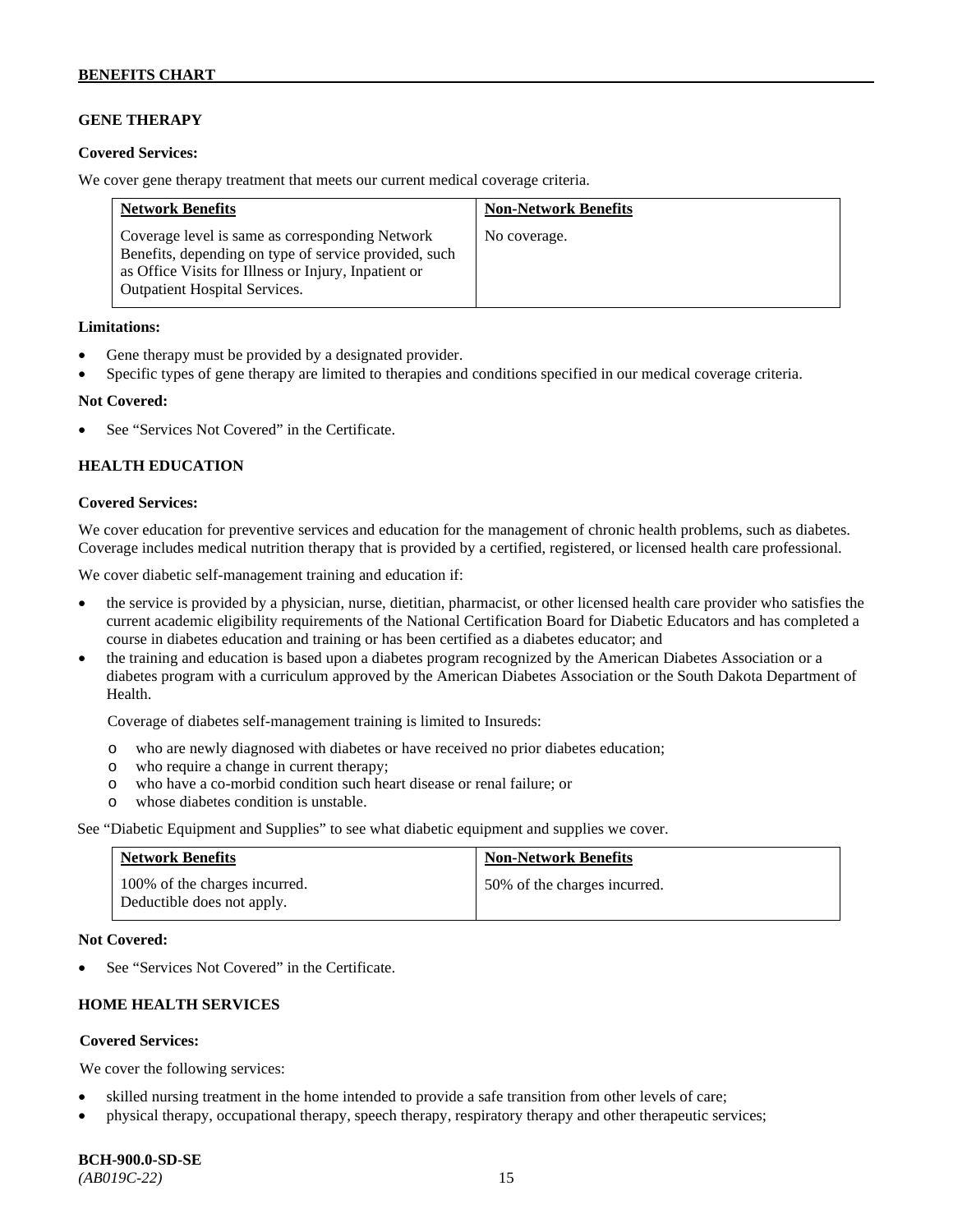- non-routine prenatal and postnatal services;
- routine postnatal well child visits, as described in the Coverage Criteria;
- phototherapy services for newborns. For phototherapy services for newborns and high risk prenatal services, supplies and equipment are included;
- home health aide services and other eligible home health services when provided in your home, if you are homebound (i.e., unable to leave home without considerable effort due to a medical condition. Lack of transportation does not constitute homebound status);
- total parenteral nutrition/intravenous ("TPN/IV") therapy, equipment, supplies and drugs in connection with IV therapy. IV line care kits are covered under Durable Medical Equipment. You do not need to be homebound to receive total parenteral nutrition/intravenous ("TPN/IV") therapy;
- palliative care benefits. Palliative care includes symptom management, education and establishing goals of care. We waive the requirement that you be homebound for a limited number of home visits for palliative care (as shown in this Benefits Chart), if you have a life-threatening, non-curable condition which has a prognosis of survival of two years or less. Additional palliative care visits are eligible under the home health services benefit if you are homebound and meet all other requirements defined in this section.

Home health services are eligible and covered only when they are:

- medically necessary; and
- provided as rehabilitative care, terminal care or maternity care; and
- ordered by a physician, and included in the written home care plan.

### **Physical therapy, occupational therapy, speech therapy, respiratory therapy, home health aide services and palliative care**

| <b>Network Benefits</b>       | <b>Non-Network Benefits</b>  |
|-------------------------------|------------------------------|
| 100% of the charges incurred. | 50% of the charges incurred. |

#### **TPN/IV therapy, skilled nursing services, non-routine prenatal/postnatal services and phototherapy**

| <b>Network Benefits</b>       | <b>Non-Network Benefits</b>  |
|-------------------------------|------------------------------|
| 100% of the charges incurred. | 50% of the charges incurred. |

Each 24-hour visit (or shifts of up to 24-hour visits) equals one visit and counts toward the Maximum visits for all other services shown below. Any visit that lasts less than 24 hours, regardless of the length of the visit, will count as one visit toward the Maximum visits for all other services shown below. All visits must be medically necessary and benefit eligible.

#### **Routine postnatal well child visit**

| <b>Network Benefits</b>                                     | <b>Non-Network Benefits</b>  |
|-------------------------------------------------------------|------------------------------|
| 100% of the charges incurred.<br>Deductible does not apply. | 50% of the charges incurred. |

#### **Maximum visits for palliative care**

If you are eligible to receive palliative care in the home and you are not homebound, there is a maximum of 12 visits per calendar year.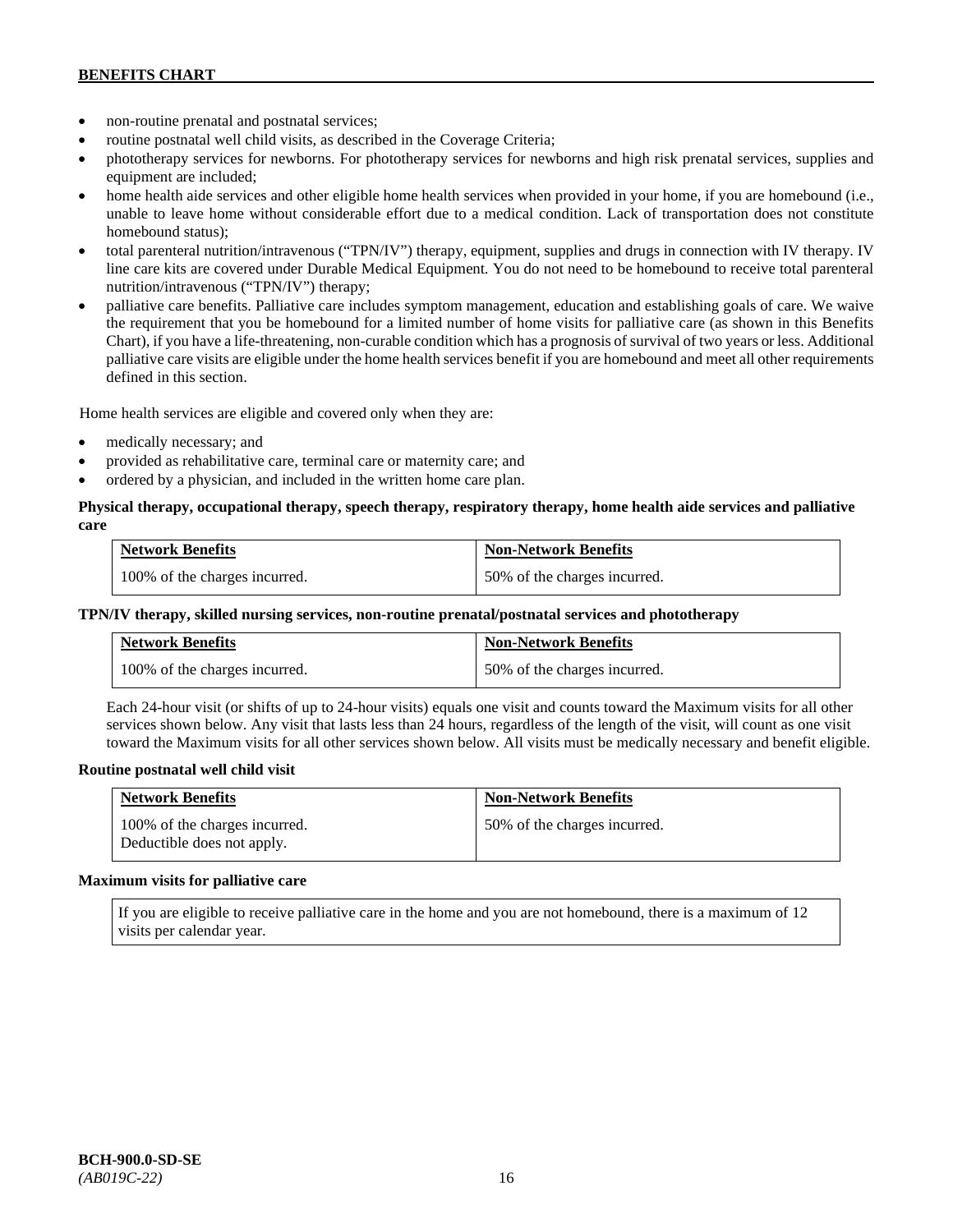## **Maximum visits for all other services**

| <b>Network Benefits</b>       | <b>Non-Network Benefits</b> |
|-------------------------------|-----------------------------|
| 120 visits per calendar year. | 60 visits per calendar year |

Each visit provided under the Network Benefits and Non-Network Benefits counts toward the maximums shown under both Maximum visits sections. The routine postnatal well child visit does not count toward the visit limit.

## **Limitations:**

- Home health services are not provided as a substitute for a primary caregiver in the home or as relief (respite) for a primary caregiver in the home. We will not reimburse family members or residents in your home for the above services.
- A service shall not be considered a skilled nursing service merely because it is performed by, or under the direct supervision of, a licensed nurse. Where a service (such as tracheotomy suctioning or ventilator monitoring) or like services, can be safely and effectively performed by a non-medical person (or self-administered), without the direct supervision of a licensed nurse, the service shall not be regarded as a skilled nursing service, whether or not a skilled nurse actually provides the service. The unavailability of a competent person to provide a non-skilled service shall not make it a skilled service when a skilled nurse provides it. Only the skilled nursing component of so-called "blended" services (i.e. services which include skilled and non-skilled components) are covered under this Benefits Chart.

## **Not Covered:**

- Financial or legal counseling services.
- Housekeeping or meal services in your home.
- Services provided by a family member or enrollee, or a resident in the enrollee's home.
- Vocational rehabilitation and recreational or educational therapy. Recreation therapy is therapy provided solely for the purpose of recreation, including, but not limited to: (a) requests for physical therapy or occupational therapy to improve athletic ability, and (b) braces or guards to prevent sports injuries.
- See "Services Not Covered" in the Certificate.

## **HOSPICE SERVICES**

## **Applicable Definitions:**

**Part-time.** This is up to two hours of service per day, more than two hours is considered continuous care.

**Continuous Care.** This is from two to twelve hours of service per day provided by a registered nurse, licensed practical nurse, or home health aide, during a period of crisis in order to maintain a terminally ill patient at home.

**Appropriate Facility.** This is a nursing home, hospice residence, or other inpatient facility.

**Custodial Care Related to Hospice Services.** This means providing assistance in the activities of daily living and the care needed by a terminally ill patient which can be provided by primary caregiver (i.e., family member or friend) who is responsible for the patient's home care.

## **Covered Services:**

**Hospice Program.** We cover the services described below if you are terminally ill and accepted as a hospice program participant. You must meet the eligibility requirements of the program, and elect to receive services through the hospice program. If you elect to receive hospice services, you do so in lieu of curative treatment for your terminal illness for the period you are enrolled in the hospice program.

**Eligibility:** In order to be eligible to be enrolled in the hospice program, you must: (1) be a terminally ill patient (prognosis of six months or less); (2) have chosen a palliative treatment focus (i.e., emphasizing comfort and supportive services rather than treatment attempting to cure the disease or condition); and (3) continue to meet the terminally ill prognosis as reviewed by our medical director or his or her designee over the course of care. You may withdraw from the hospice program at any time.

**Eligible Services:** Hospice services include the following services provided in accordance with an approved hospice treatment plan.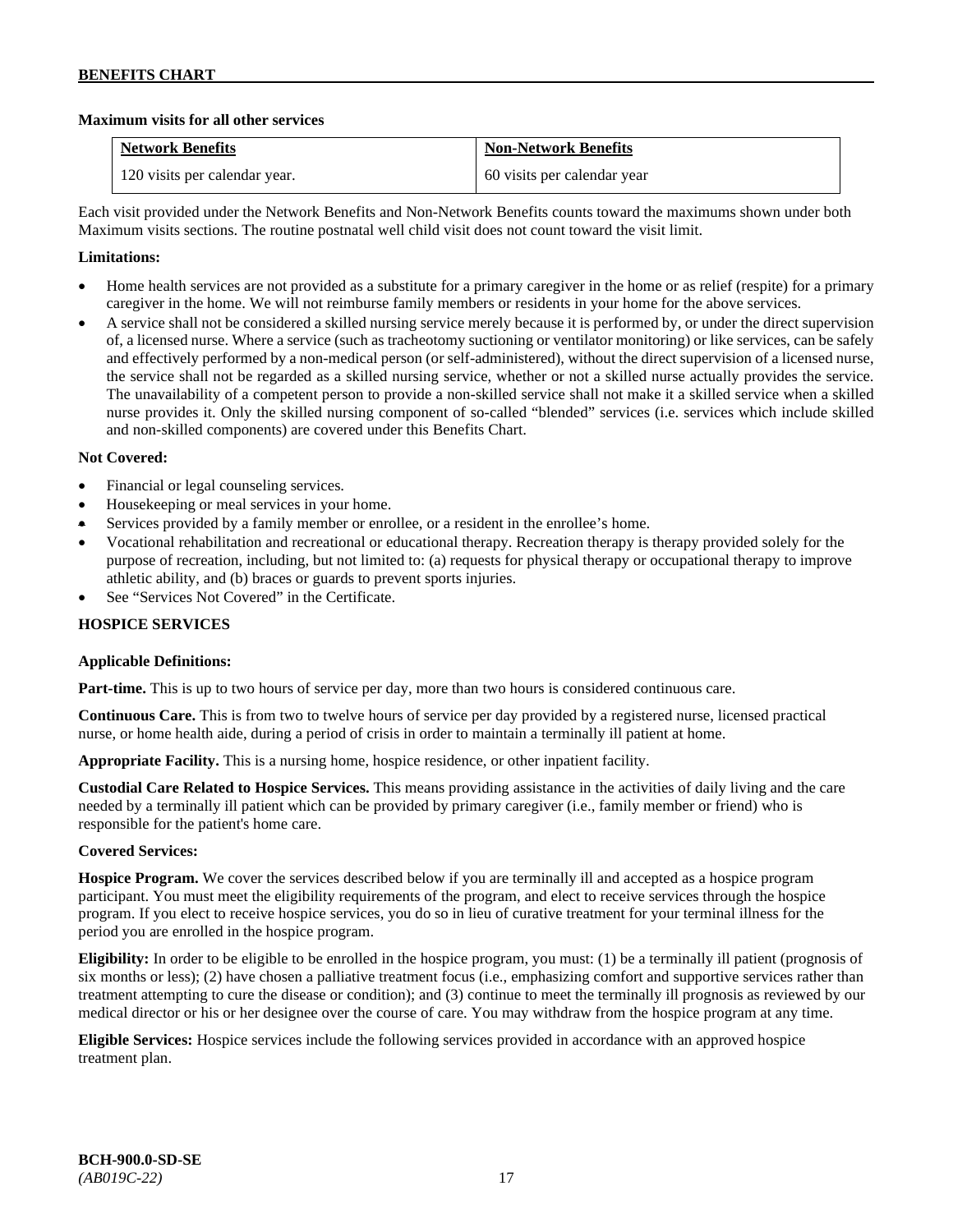- Inpatient Services: We cover inpatient services in a hospital facility.
- Home Health Services:
	- o Part-time care provided in your home by an interdisciplinary hospice team (which may include a physician, nurse, social worker, and spiritual counselor) and medically necessary home health services are covered.
	- o One or more periods of continuous care in your home or in a setting which provides day care for pain or symptom management, when medically necessary, will be covered.
- Other Services:
	- o Respite care is covered for care in your home or in an appropriate facility, to give your primary caregivers (i.e., family members or friends) rest and/or relief when necessary in order to maintain a terminally ill patient at home*.*
	- o Medically necessary medications for pain and symptom management.
	- o Semi-electric hospital beds and other durable medical equipment are covered.
	- o Emergency and non-emergency care is covered.

| <b>Network Benefits</b>       | <b>Non-Network Benefits</b>  |
|-------------------------------|------------------------------|
| 100% of the charges incurred. | 50% of the charges incurred. |

Respite care is limited to five episodes, up to five days per episode. Inpatient hospice services are limited to 15 days per lifetime.

## **Not Covered:**

- Financial or legal counseling services.
- Housekeeping or meal services in your home.
- Custodial or maintenance care related to hospice services, whether provided in the home or in a nursing home.
- Any service not specifically described as covered services under this hospice services benefits.
- Any services provided by members of your family or residents in your home.
- See "Services Not Covered" in the Certificate.

## **HOSPITAL AND SKILLED NURSING FACILITY SERVICES**

## **Covered Services:**

We cover services as described below.

## **Medical or surgical hospital services**

**Inpatient hospital services:** We cover the following medical or surgical services, for the treatment of acute illness or injury, which require the level of care only provided in an acute care facility. These services must be authorized by a physician.

Inpatient hospital services include: room and board; the use of operating or maternity delivery rooms; intensive care facilities; newborn nursery facilities; general nursing care, anesthesia, laboratory and diagnostic imaging services, reconstructive surgery, radiation therapy, physical therapy, prescription drugs or other medications administered during treatment, blood and blood products (unless replaced), and blood derivatives, and other diagnostic or treatment related hospital services; physician and other professional medical and surgical services provided while in the hospital, including gender confirmation surgery that meets medical coverage criteria.

Services for items for personal convenience, such as television rental, are not covered.

We cover, following a vaginal delivery, a minimum of 48 hours of inpatient care for the mother and newborn child. We cover, following a caesarean section delivery, a minimum of 96 hours of inpatient care for the mother and newborn child. If the duration of inpatient care is less than these minimums, we also cover a minimum of one home visit by a registered nurse for post-delivery care, within 4 days of discharge of the mother and newborn child. Services provided by the registered nurse include, but are not limited to, parent education, assistance and training in breast and bottle feeding, and conducting any necessary and appropriate clinical tests. We shall not provide any compensation or other non-medical remuneration to encourage a mother and newborn to leave inpatient care before the duration minimums specified.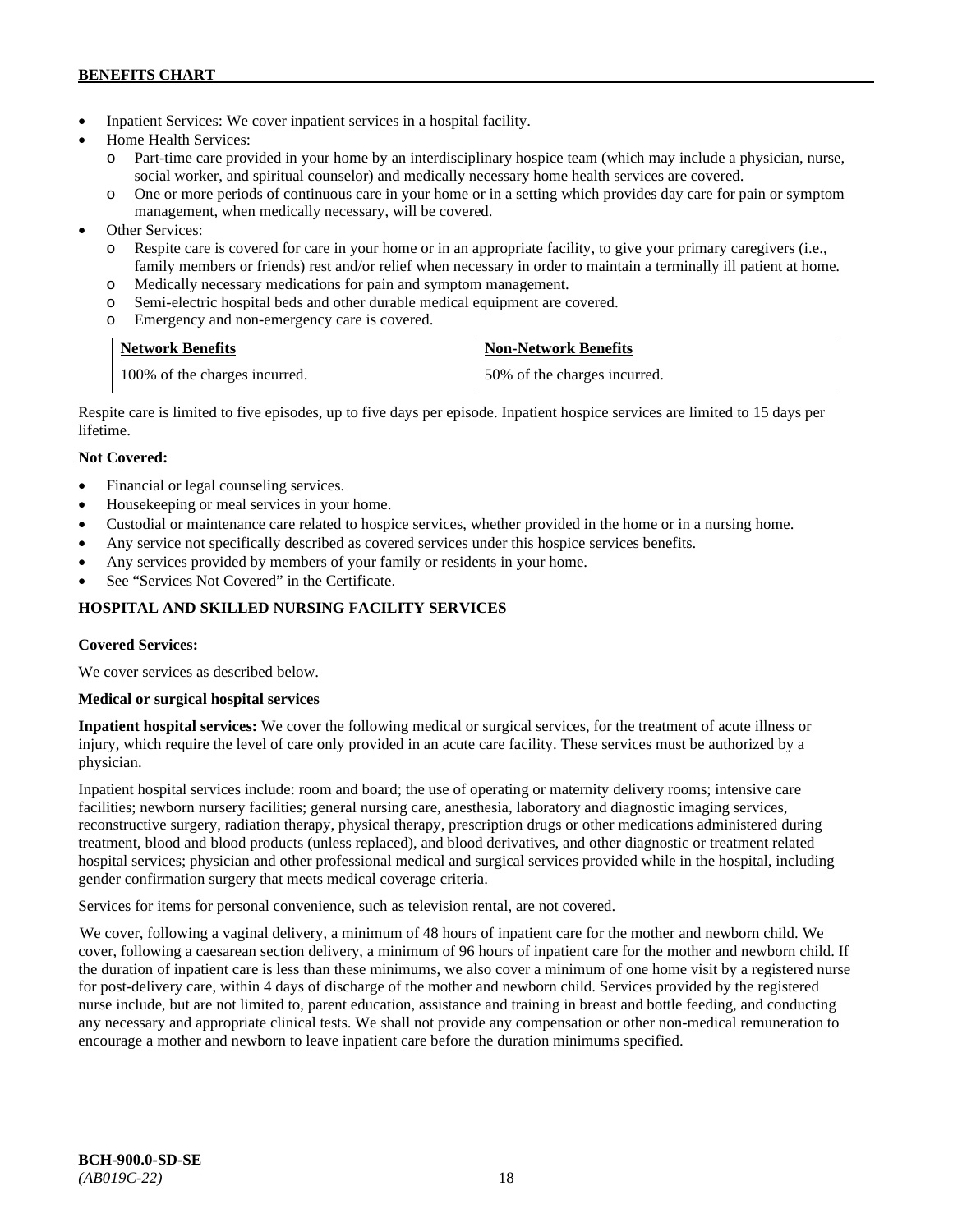Group health plans and health insurance issuers generally may not, under Federal law, restrict benefits for any hospital length of stay in connection with childbirth for the mother of newborn child to less than 48 hours following a vaginal delivery, or less than 96 hours following a caesarean section. However, Federal law generally does not prohibit the mother's or newborn's attending provider, after consulting with the mother, from discharging the mother or her newborn earlier than 48 hours (or 96 hours as applicable). In any case plans and issuers may not, under Federal law, require that a provider obtain authorization from the plan or the insurance issuer for prescribing a length of stay not in excess of 48 hours (or 96 hours).

| <b>Network Benefits</b>       | <b>Non-Network Benefits</b>  |
|-------------------------------|------------------------------|
| 100% of the charges incurred. | 50% of the charges incurred. |

Each insured's admission or confinement, including that of a newborn child, is separate and distinct from the admission or confinement of any other insured.

#### **Outpatient hospital, ambulatory care or surgical facility services:**

We cover the following medical and surgical services, for diagnosis or treatment of illness or injury on an outpatient basis. These services must be authorized by a physician.

Outpatient services include: use of operating rooms, maternity delivery rooms or other outpatient departments, rooms or facilities; and the following outpatient services: general nursing care, anesthesia, laboratory and diagnostic imaging services, reconstructive surgery, radiation therapy, physical therapy, drugs administered during treatment, blood and blood products (unless replaced), and blood derivatives, and other diagnostic or treatment related outpatient services; physician and other professional medical and surgical services provided while an outpatient, including gender confirmation surgery that meets medical coverage criteria.

Prior authorization by our medical director is required for new, experimental or reconstructive technologies or procedures. Requests must be submitted prior to performing the technology or procedure.

To see the benefit level for diagnostic imaging services, laboratory services and physical therapy, see benefits under Diagnostic Imaging Services, Laboratory Services and Physical Therapy in this Benefits Chart.

| <b>Network Benefits</b>       | <b>Non-Network Benefits</b>  |
|-------------------------------|------------------------------|
| 100% of the charges incurred. | 50% of the charges incurred. |

**Skilled nursing facility care:** We cover room and board, daily skilled nursing and related ancillary services for post-acute treatment and rehabilitative care of illness or injury that meets medical coverage criteria.

| <b>Network Benefits</b>                        | <b>Non-Network Benefits</b>                    |
|------------------------------------------------|------------------------------------------------|
| 100% of the charges incurred.                  | 50% of the charges incurred.                   |
| Limited to a 90 day maximum per calendar year. | Limited to a 90 day maximum per calendar year. |

Each day of services provided under the Network Benefits and Non-Network Benefits, combined, applies toward the maximums shown above.

### **Not Covered:**

- Services for items for personal convenience, such as television rental, are not covered.
- See "Services Not Covered" in the Certificate.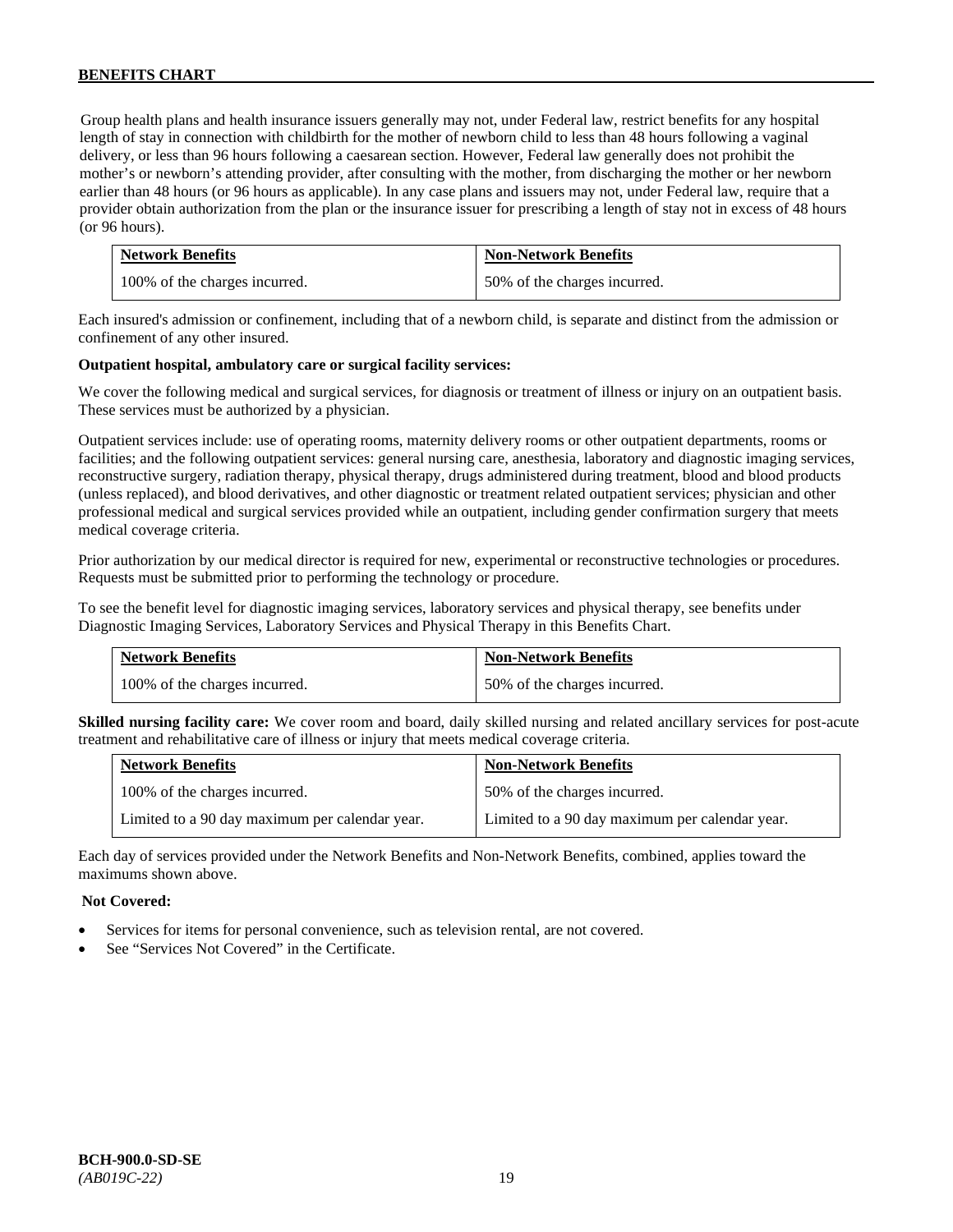## **INFERTILITY DIAGNOSIS**

### **Covered Services:**

We cover the diagnosis of infertility. These services include diagnostic procedures and tests provided in connection with an infertility evaluation, office visits and consultations to diagnose infertility.

| <b>Network Benefits</b>       | <b>Non-Network Benefits</b>  |
|-------------------------------|------------------------------|
| 100% of the charges incurred. | 50% of the charges incurred. |

Coverage is limited to office visits and consultations to diagnose infertility. Treatment is not covered.

## **Not Covered:**

- Infertility/fertility treatment, including but not limited to, office visits, laboratory services, diagnostic imaging services and fertility drugs; reversal of sterilization; and sperm, ova or embryo acquisition, retrieval or storage; however, we cover office visits and consultations to diagnose infertility.
- Services related to the establishment of surrogate pregnancy and fees for a surrogate. However, pregnancy and maternity services are covered for an insured under this Benefits Chart, including a surrogate pregnancy.
- See "Services Not Covered" in the Certificate.

## **LABORATORY SERVICES**

#### **Covered Services:**

We cover laboratory tests when ordered by a provider and provided in a clinic or outpatient hospital facility.

We cover services provided in a clinic or outpatient hospital facility. To see the benefit level for inpatient hospital or skilled nursing facility services, see benefits under Inpatient Hospital and Skilled Nursing Facility Services.

### **Prostate-specific antigen (PSA) testing**

| <b>Network Benefits</b>       | <b>Non-Network Benefits</b>  |
|-------------------------------|------------------------------|
| 100% of the charges incurred. | 50% of the charges incurred. |

#### **All other laboratory services**

#### **Services for illness or injury**

| Network Benefits              | <b>Non-Network Benefits</b>  |
|-------------------------------|------------------------------|
| 100% of the charges incurred. | 50% of the charges incurred. |

#### **Preventive Services**

Laboratory services associated with preventive services are covered at the benefit level shown in the "Preventive Services" section of this Benefits Chart.

#### **Not Covered:**

See "Services Not Covered" in the Certificate.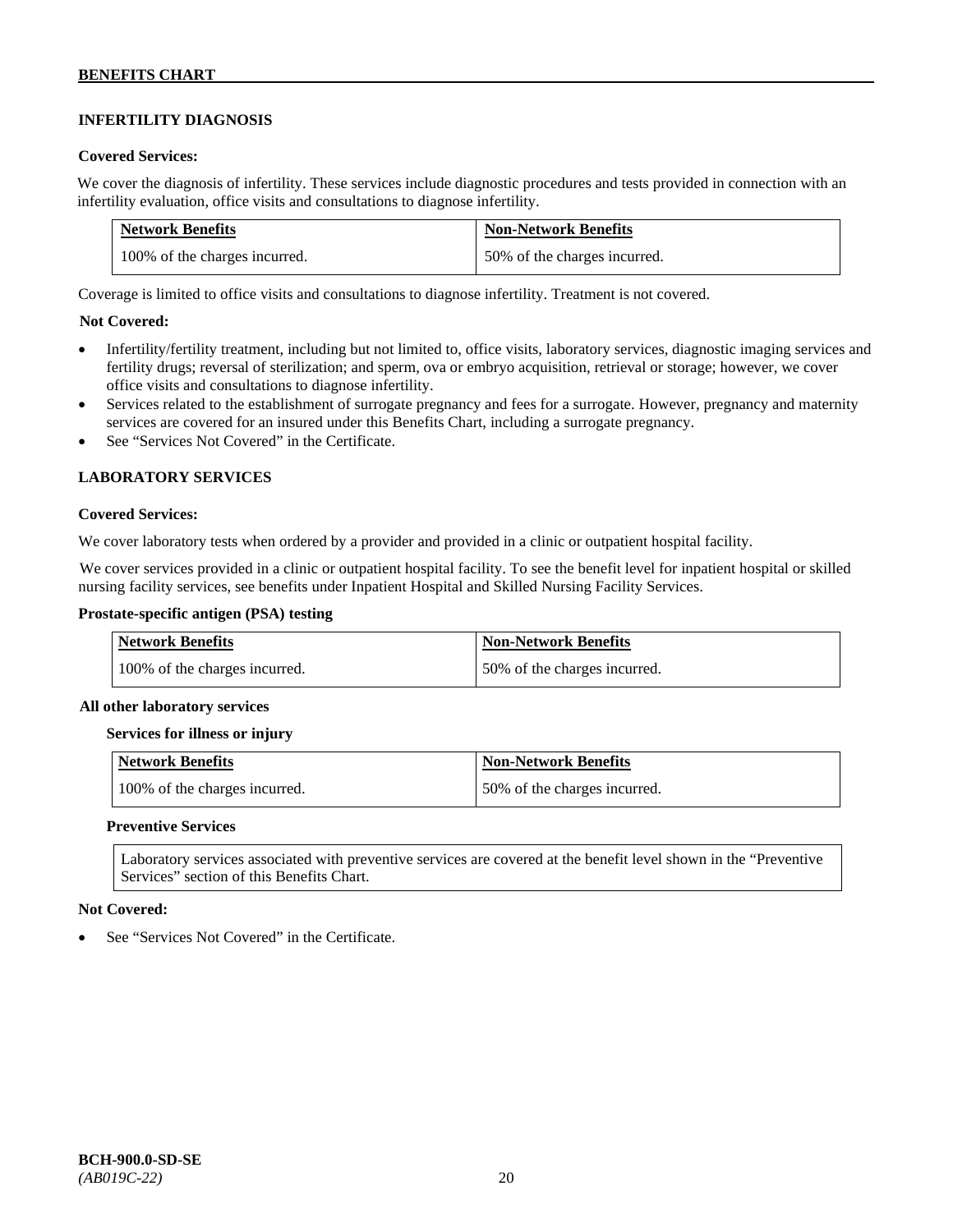## **MASTECTOMY RECONSTRUCTION BENEFIT**

#### **Covered Services:**

We cover reconstruction of the breast on which the mastectomy has been performed; surgery and reconstruction of the other breast to produce symmetrical appearance, and prostheses and physical complications of all stages of mastectomy, including lymphedemas.

| <b>Network Benefits</b>                              | <b>Non-Network Benefits</b>                           |
|------------------------------------------------------|-------------------------------------------------------|
| Coverage level is same as corresponding Network      | Coverage level is same as corresponding Non-Network   |
| Benefits, depending on type of service provided such | Benefits, depending on type of service provided, such |
| as Office Visits for Illness or Injury, Inpatient or | as Office Visits for Illness or Injury, Inpatient or  |
| Outpatient Hospital Services.                        | <b>Outpatient Hospital Services.</b>                  |

#### **Not Covered:**

See "Services Not Covered" in the Certificate.

## **MEDICATION THERAPY DISEASE MANAGEMENT PROGRAM**

#### **Covered Services:**

If you meet our criteria for coverage, you may qualify for our Medication Therapy Disease Management Program.

The program covers consultations with a designated network pharmacist.

Covered services are based on established medical policies, which are subject to periodic review and modification by the medical directors. These medical policies (medical coverage criteria) are available online at [healthpartners.com](http://www.healthpartners.com/) or by calling Member Services.

| <b>Network Benefits</b>                                     | <b>Non-Network Benefits</b> |
|-------------------------------------------------------------|-----------------------------|
| 100% of the charges incurred.<br>Deductible does not apply. | No coverage.                |

#### **Not Covered:**

See "Services Not Covered" in the Certificate.

## **OFFICE VISITS FOR ILLNESS OR INJURY**

## **Covered Services:**

We cover the following when medically necessary: professional medical and surgical services and related supplies, including biofeedback, of physicians and other health care providers; blood and blood products (unless replaced) and blood derivatives.

We cover diagnosis and treatment of illness or injury to the eyes. Where contact or eyeglass lenses are prescribed as medically necessary for the post-operative treatment of cataracts or for the treatment of aphakia, acute or chronic corneal pathology, or keratoconus, we cover the initial evaluation, lenses and fitting. Insureds must pay for lens replacement beyond the initial pair.

We cover medically necessary professional services by a licensed physician or audiologist appropriate for the treatment of hearing impairment to a person under the age of 19. Hearing aids are not covered.

Services received via video, e-visit or telephone are covered under the "Telehealth/Telemedicine Services" section.

#### **Office visits**

#### **Primary Care Providers**

| <b>Network Benefits</b>       | <b>Non-Network Benefits</b>  |
|-------------------------------|------------------------------|
| 100% of the charges incurred. | 50% of the charges incurred. |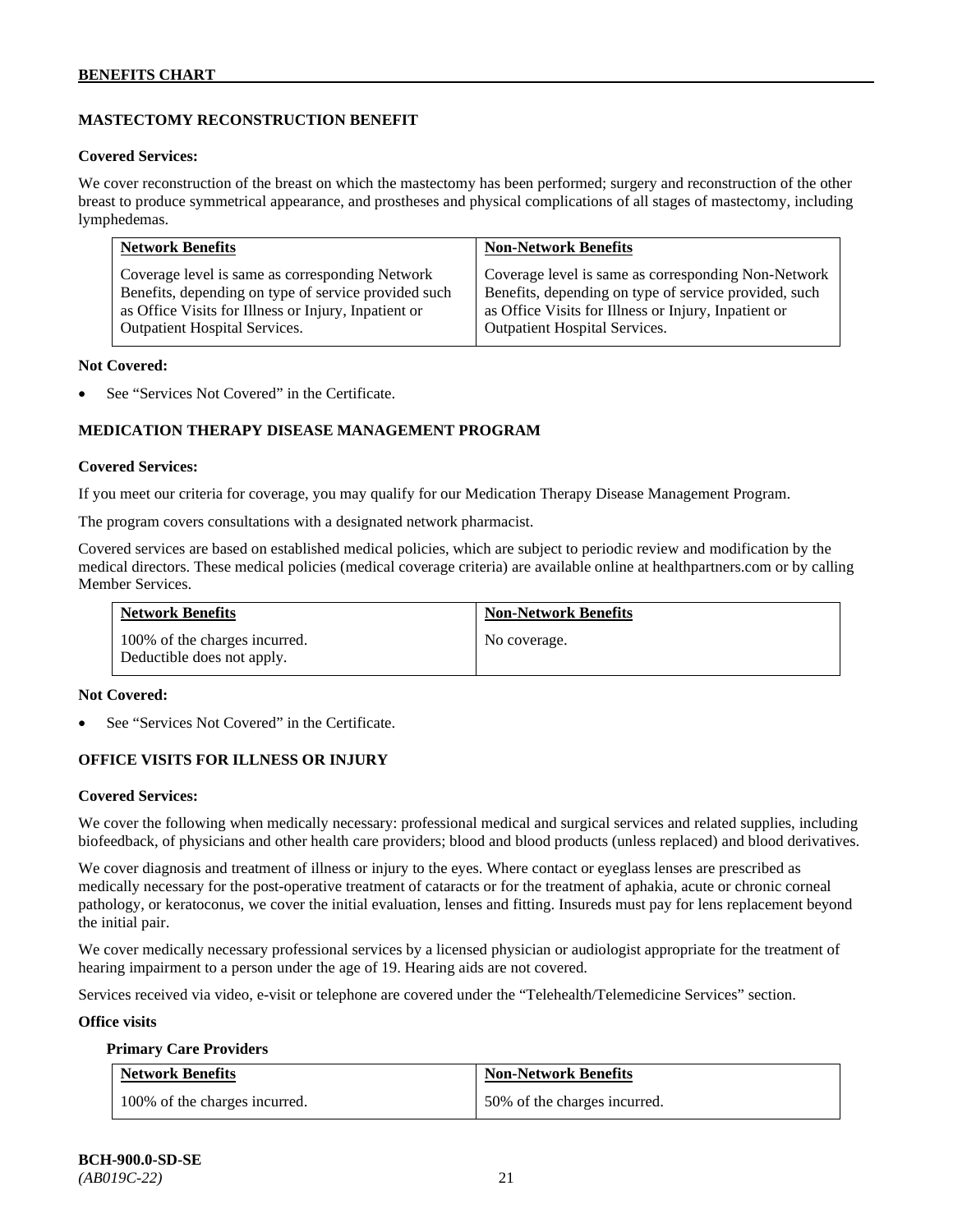## **Specialty Care Providers**

| <b>Network Benefits</b>                                                       | <b>Non-Network Benefits</b>  |
|-------------------------------------------------------------------------------|------------------------------|
| 100% of the charges incurred, subject to your<br>copayment of \$60 per visit. | 50% of the charges incurred. |

#### **Convenience clinics**

| <b>Network Benefits</b>       | <b>Non-Network Benefits</b>  |
|-------------------------------|------------------------------|
| 100% of the charges incurred. | 50% of the charges incurred. |

## **Injections administered in a physician's office, other than immunizations:**

#### **Allergy Injections**

| <b>Network Benefits</b>                                                                | <b>Non-Network Benefits</b>  |
|----------------------------------------------------------------------------------------|------------------------------|
| 100% of the charges incurred, subject to your<br>copayment of \$2 per date of service. | 50% of the charges incurred. |

#### **All other injections**

| <b>Network Benefits</b>                                                                | <b>Non-Network Benefits</b>  |
|----------------------------------------------------------------------------------------|------------------------------|
| 100% of the charges incurred, subject to your<br>copayment of \$2 per date of service. | 50% of the charges incurred. |

#### **Not Covered:**

- Court ordered treatment.
- See "Services Not Covered" in the Certificate.

## **PEDIATRIC EYEWEAR**

## **Covered Services:**

- We cover pediatric eyewear for children.
- Routine eye exams are covered under the "Preventive Services" section.

| <b>Network Benefits</b>       | <b>Non-Network Benefits</b> |
|-------------------------------|-----------------------------|
| 100% of the charges incurred. | No coverage.                |

#### **Limitations:**

- Coverage under this provision will continue until the end of the month in which the child turns age 19.
- Limited to one of the following per calendar year:
	- o one pair of eyeglasses including one set of prescription lenses, frames from our designated eyewear collection, and anti-scratch coating; or
	- o one pair of non-disposable contact lenses; or
	- o a one-year supply of disposable contact lenses.
- Contact lens fittings are limited to two per calendaryear.

## **Not Covered:**

- Frames that are not included in our designated eyewear collection. However, one pair of lenses will be covered if an insured chooses frames outside our designated eyewear collection.
- More than one pair of lenses or frames or non-disposable contacts per calendar year, regardless of the reason. This includes replacement of eyeglasses or contact lenses due to loss, breakage, theft, or change in prescription.
- Safety glasses or goggles for sports or vocational reasons.
- Upgrades including, but not limited to, UV protection and no-line multifocal lenses.
- See "Services Not Covered" in the Certificate.

# **BCH-900.0-SD-SE**

*(AB019C-22)* 22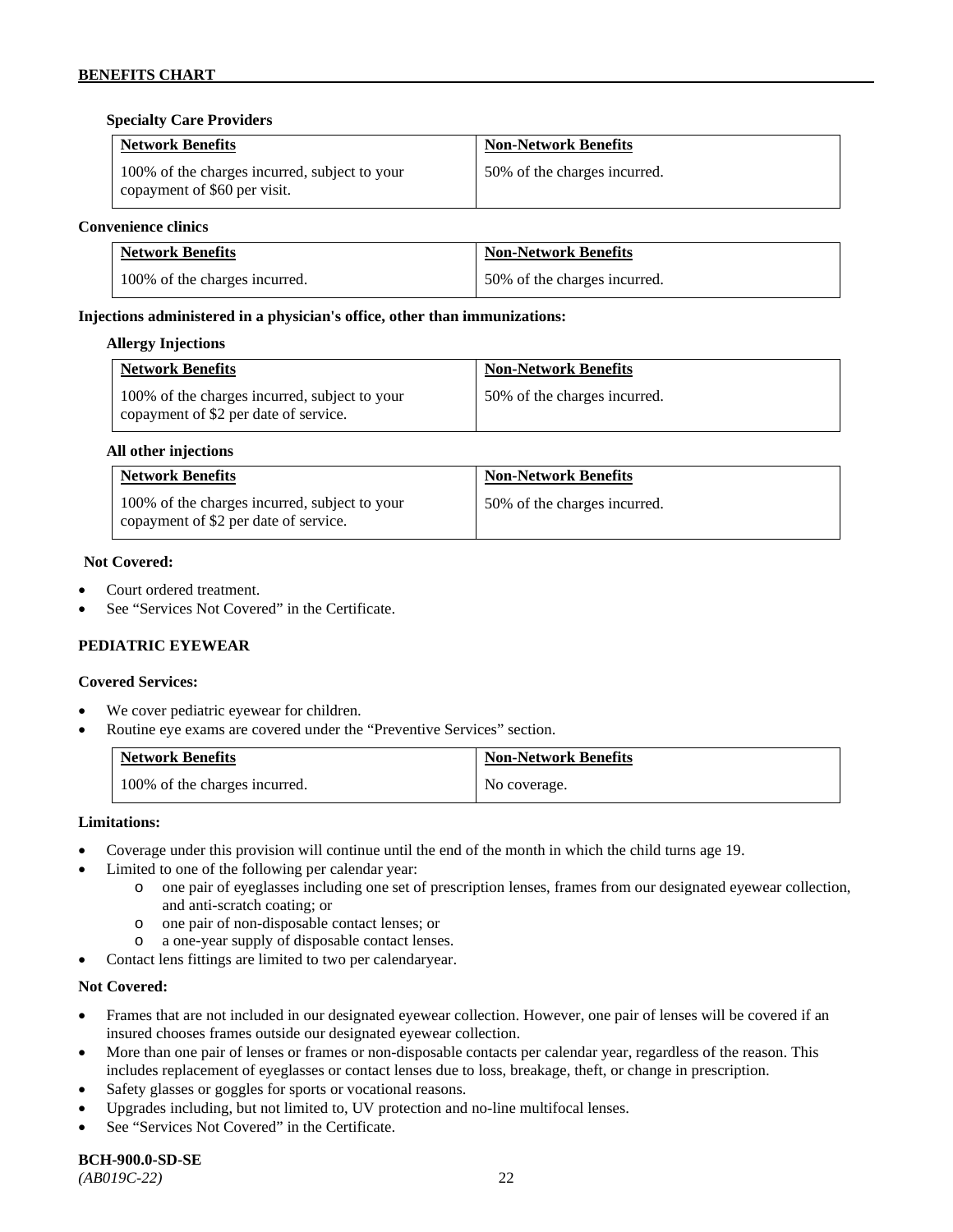## **PHYSICAL THERAPY, OCCUPATIONAL THERAPY AND SPEECH THERAPY**

#### **Covered Services:**

We cover the following physical therapy, occupational therapy and speech therapy services:

- Medically necessary rehabilitative care to correct the effects of illness or injury.
- Habilitative care rendered for congenital, developmental or medical conditions which have significantly limited the successful initiation of normal speech and normal motor development.

Massage therapy which is performed in conjunction with other treatment/modalities by a physical or occupational therapist, is part of a prescribed treatment plan and is not billed separately is covered.

We cover services provided in a clinic. We also cover physical therapy provided in an outpatient hospital facility. To see the benefit level for inpatient hospital or skilled nursing facility services, see benefits under Inpatient Hospital and Skilled Nursing Facility Services.

#### **Rehabilitative care**

| <b>Network Benefits</b>       | <b>Non-Network Benefits</b>  |
|-------------------------------|------------------------------|
| 100% of the charges incurred. | 50% of the charges incurred. |

## **Habilitative care**

| <b>Network Benefits</b>       | <b>Non-Network Benefits</b>  |
|-------------------------------|------------------------------|
| 100% of the charges incurred. | 50% of the charges incurred. |

#### **Not Covered:**

- Massage therapy for the purpose of comfort or convenience of the Insured.
- See "Services Not Covered" in the Certificate.

## **PRE-DIABETES DISEASE MANAGEMENT PROGRAM**

#### **Covered Services:**

If you meet our criteria for coverage, you may qualify for the Pre-diabetes Disease Management Program through Omada Health.

The program covers group health coaching which focuses on weight loss, exercise, behavior modification and health education at select locations determined by the plan.

| <b>Network Benefits</b>                                     | <b>Non-Network Benefits</b> |
|-------------------------------------------------------------|-----------------------------|
| 100% of the charges incurred.<br>Deductible does not apply. | Not applicable.             |

#### **Not Covered:**

See "Services Not Covered" in the Certificate.

## **PRESCRIPTION DRUG SERVICES**

#### **Covered Services:**

We cover prescription drugs and medications, which can be self-administered or are administered in a physician's office. We will not exclude coverage of off-label use of drugs to treat cancer or life threatening conditions on the grounds that the drug has not been approved by the FDA for that indication if that drug is recognized for the treatment of such indication in one of the standard reference compendia and when an appropriate level of evidence or medical necessity is met.

## **For Network Benefits, drugs and medications must be obtained at a Network Pharmacy.**

**If a copayment is required, you must pay one copayment for each 31-day supply, or portion thereof, unless otherwise indicated below.**

**BCH-900.0-SD-SE**  *(AB019C-22)* 23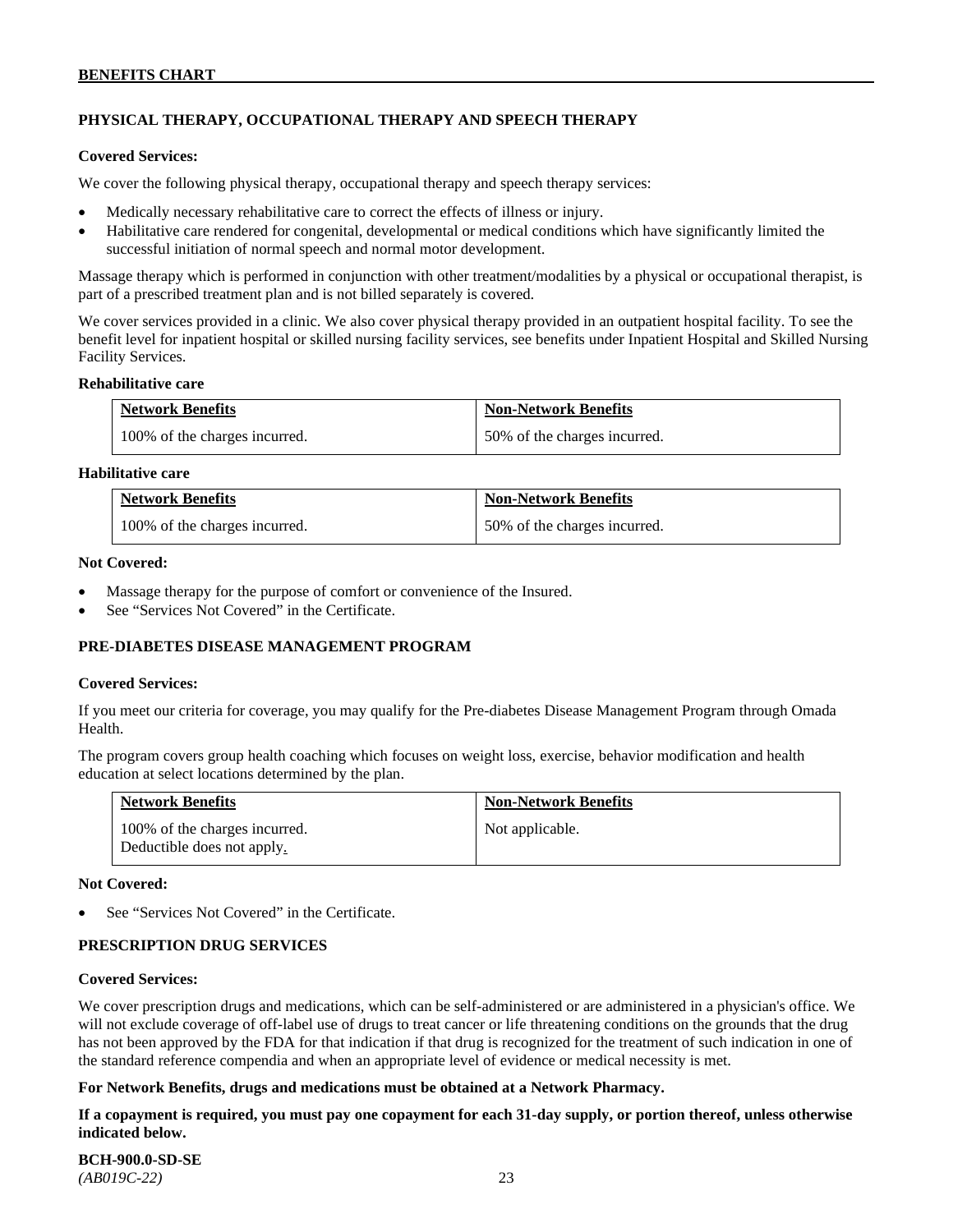## **Outpatient drugs (except as specified below)**

| <b>Network Benefits</b>                                                                                                                                      | <b>Non-Network Benefits</b>  |
|--------------------------------------------------------------------------------------------------------------------------------------------------------------|------------------------------|
| 100% of the charges incurred, subject to your<br>copayment of \$30 for generic formulary drugs and \$60<br>for brand name formulary drugs.                   | 50% of the charges incurred. |
| Formulary insulin is considered preventive and is not<br>subject to your deductible. In no event will your cost<br>for a formulary insulin drug exceed \$25. |                              |
| Non-formulary drugs are covered at 100% of the<br>charges incurred, subject to your copayment of \$125.                                                      |                              |

## **Mail order drugs**

| <b>Network Benefits</b>                                                                                                                                                                                                                               | <b>Non-Network Benefits</b>                                                                                                |
|-------------------------------------------------------------------------------------------------------------------------------------------------------------------------------------------------------------------------------------------------------|----------------------------------------------------------------------------------------------------------------------------|
| For your convenience, you may also get up to a 93-day<br>supply of outpatient prescription drugs that can be self-<br>administered through the designated mail order service.<br>Specialty drugs are not available through the mail order<br>service. | See Network mail order drugs benefit.<br>Mail order drugs are only available through the<br>designated mail order service. |

## **Specialty drugs that are self-administered**

| <b>Network Benefits</b>                                                                                                                    | <b>Non-Network Benefits</b> |
|--------------------------------------------------------------------------------------------------------------------------------------------|-----------------------------|
| 80% of the charges incurred, up to a maximum<br>copayment of \$500.                                                                        | No coverage.                |
| For Network Benefits, specialty drugs are limited to<br>drugs on the specialty drug list and must be obtained<br>from a designated vendor. |                             |

## **Drugs for treatment of growth deficiency**

| <b>Network Benefits</b>                                                                                                                            | <b>Non-Network Benefits</b>  |
|----------------------------------------------------------------------------------------------------------------------------------------------------|------------------------------|
| 100% of the charges incurred.                                                                                                                      | 50% of the charges incurred. |
| For Network Benefits, growth deficiency drugs are<br>limited to drugs on the specialty drug list and must be<br>obtained from a designated vendor. |                              |

## **Tobacco cessation drugs are covered for all FDA-approved tobacco cessation drugs**

| <b>Network Benefits</b>                                     | <b>Non-Network Benefits</b>  |
|-------------------------------------------------------------|------------------------------|
| 100% of the charges incurred.<br>Deductible does not apply. | 50% of the charges incurred. |

## **Contraceptive drugs**

| <b>Network Benefits</b>                                                                                                                                         | <b>Non-Network Benefits</b>  |
|-----------------------------------------------------------------------------------------------------------------------------------------------------------------|------------------------------|
| 100% of the charges incurred for formulary drugs.<br>Deductible does not apply.                                                                                 | 50% of the charges incurred. |
| If a physician requests that a non-formulary<br>contraceptive drug be dispensed as written, the drug<br>will be covered at 100%, not subject to the deductible. |                              |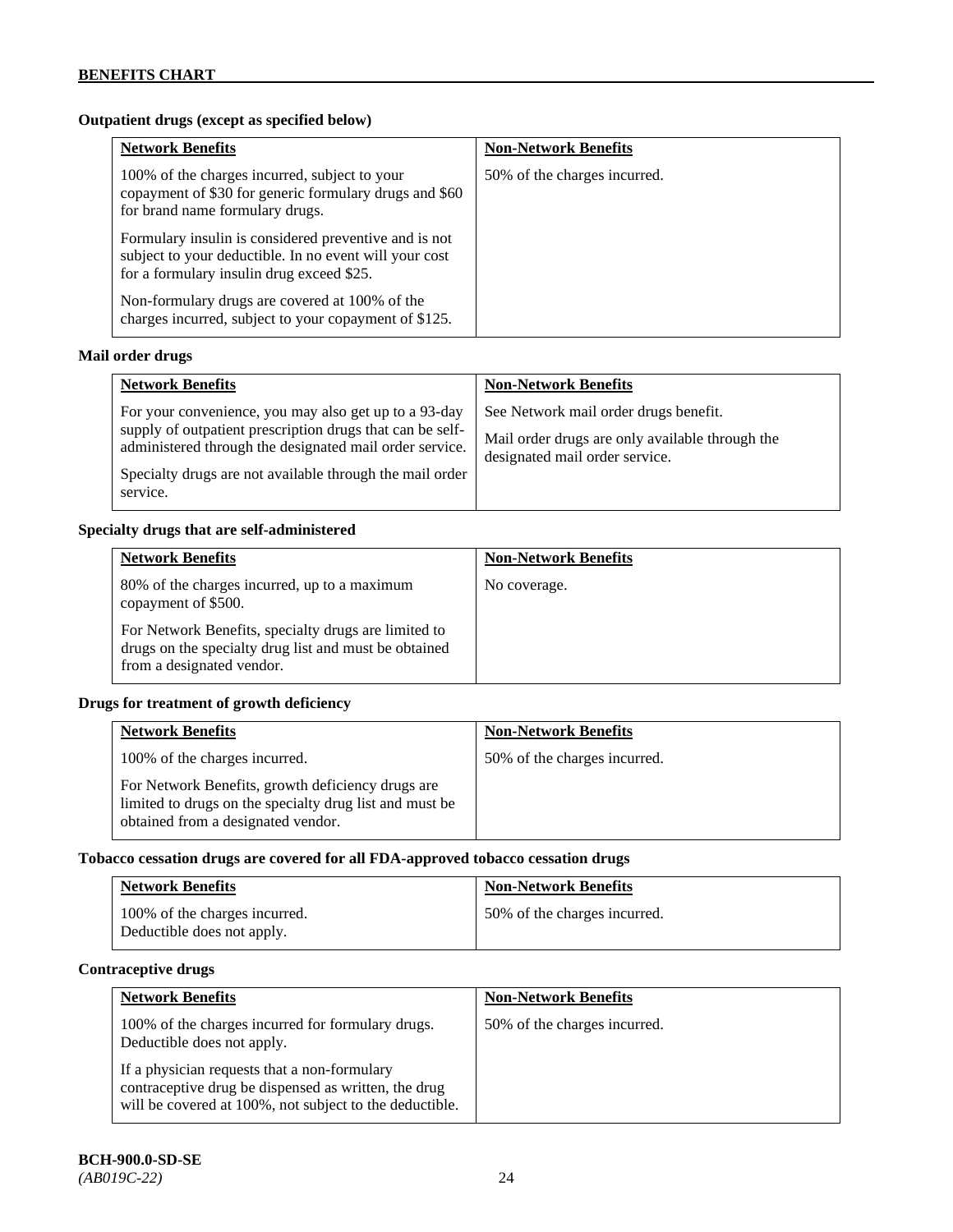**ACA preventive medications.** We cover preventive medications currently recommended by USPSTF with an A or B rating if they are prescribed by your medical provider and they are listed on our Commercial ACA Preventive Drug List. Preventive medications are subject to periodic review and modification. Changes would be effective in accordance with the federal rules and reflected in our current medical coverage criteria for preventive care services.

| <b>Network Benefits</b>                                     | <b>Non-Network Benefits</b>  |
|-------------------------------------------------------------|------------------------------|
| 100% of the charges incurred.<br>Deductible does not apply. | 50% of the charges incurred. |

## **Limitations:**

- Certain drugs may require prior authorization as indicated on the Formulary. HealthPartners may require prior authorization for the drug and also the site where the drug will be provided. Certain drugs are subject to our utilization review process and quantity limits as indicated on our Formulary.
- Certain non-formulary drugs require prior authorization. In addition, certain drugs may be subject to any quantity limits applied as part of our trial program. The trial drug program applies to new prescriptions for certain drugs which have high toxicity, low tolerance, high costs and/or high potential for waste. Trial drugs are indicated on the formulary and/or the Specialty Drug List. Your first fill of a trial drug may be limited to less than a month supply. If the drug is well tolerated and effective, you will receive the remainder of your first month supply.
- If an insured requests a brand name drug when there is a generic equivalent, the brand name drug will be covered up to the charge that would apply to the generic drug, minus any required copayment. If a physician requests that a brand name drug be dispensed as written, the drug will be paid at the non-formulary benefit.
- We may require Insureds to try over-the-counter (OTC) drug alternatives before approving more costly formulary prescription drugs.
- Unless otherwise specified in the "Prescription Drug Services" section, you may receive up to a 31-day supply per prescription.
- New prescriptions to treat certain chronic conditions are limited to a 31-day supply.
- A 93-day supply will be covered and dispensed only at pharmacies that participate in our extended day supply program.
- No more than a 31-day supply of Specialty Drugs will be covered and dispensed at a time, unless it is a manufacturer supplied drug that cannot be split that supplies the insured with more than a 31-day supply.

## **Not Covered:**

- Replacement of prescription drugs, medications, equipment and supplies due to loss, damage or theft.
- Nonprescription (over the counter) drugs or medications, including, but not limited to, vitamins, supplements, homeopathic remedies, and non-FDA approved drugs, unless listed on the Formulary and prescribed by a physician or legally authorized health care provider under applicable state and federal law. We cover off-label use of drugs to treat cancer as specified in the "Prescription Drug Services" section of this Benefits Chart. This exclusion does not include over-the-counter contraceptives for women as allowed under the Affordable Care Act when the Insured obtains a prescription for the item. In addition, if the Insured obtains a prescription, this exclusion does not include aspirin to prevent cardiovascular disease for men and women of certain ages; folic acid supplements for women who may become pregnant; fluoride chemoprevention supplements for children without fluoride in their water source; and iron supplements for children ages 6-12 months who are at risk for anemia.
- All drugs for the treatment of sexual dysfunction.
- Fertility drugs.
- Medical cannabis.
- Drugs on the Excluded Drug List. The Excluded Drug List includes select drugs within a therapy class that are not eligible for coverage. This includes drugs that may be excluded for certain indications. The Excluded Drug List is available a[t HealthPartners.com.](http://www.healthpartners.com/)
- Drugs that are newly approved by the FDA until they are reviewed and approved by HealthPartners Pharmacy and Therapeutics Committee.
- Medical devices approved by the FDA will not be covered under the "Prescription Drug Services" section unless they are on our Formulary. Covered medical devices are generally submitted and reimbursed under your medical benefits.
- See "Services Not Covered" in the Certificate.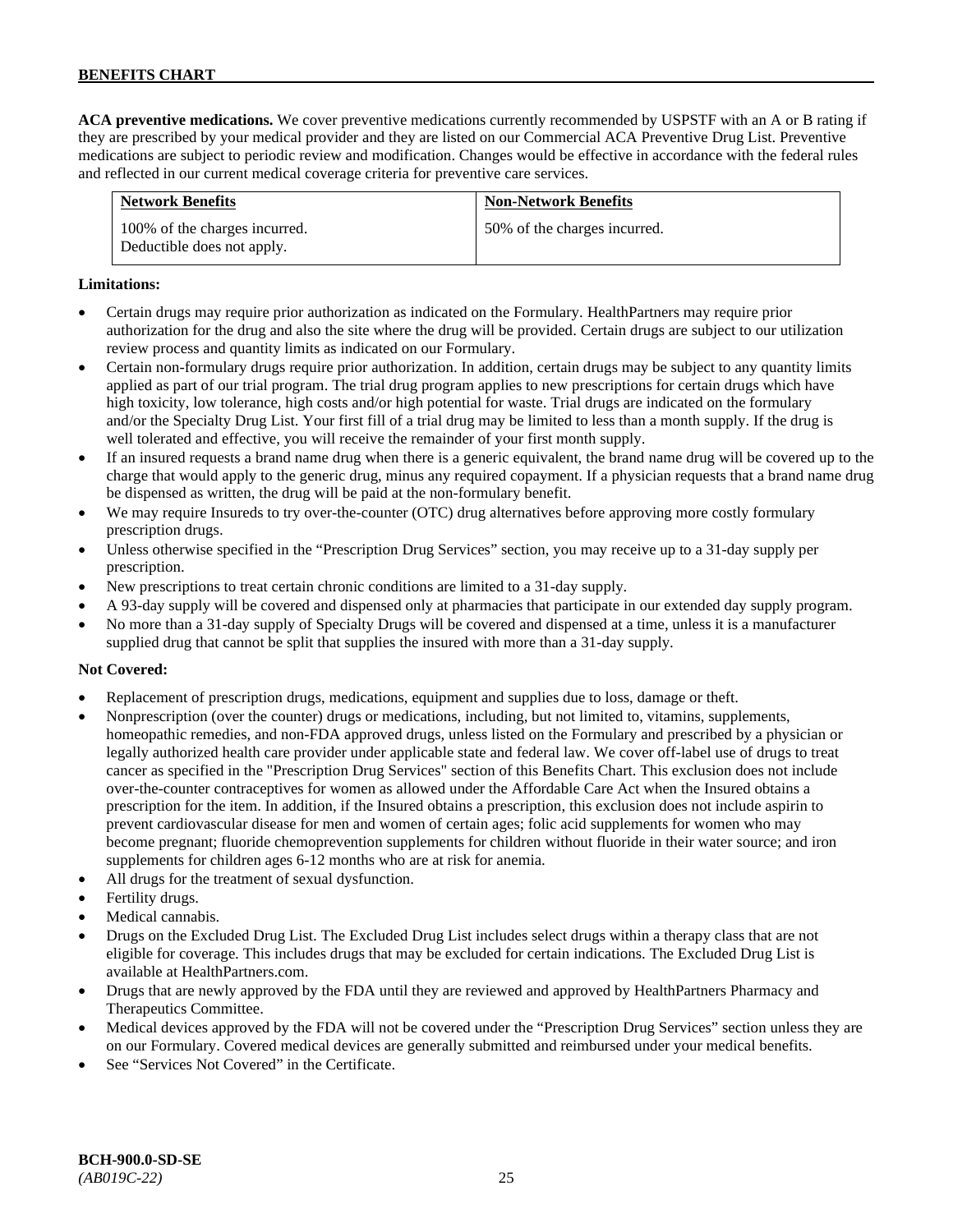## **PREVENTIVE SERVICES**

#### **Applicable Definitions:**

**Routine Preventive Services** are routine healthcare services that include screenings, checkups and counseling to prevent illness, disease or other health problems before symptoms occur.

**Diagnostic Services** are services to help a provider understand your symptoms, diagnose illness, and decide what treatment may be needed. They may be the same services that are listed as preventive services, but they are being used as diagnostic services. Your provider will determine if these services are preventive or diagnostic. These services are not preventive if received as part of a visit to diagnose, manage, or maintain an acute or chronic medical condition, illness or injury. When that occurs, unless otherwise indicated below, standard deductibles, copayments or coinsurance apply.

#### **Covered Services:**

We cover preventive services which meet any of the requirements under the Affordable Care Act (ACA) shown in the bulleted items below. These preventive services are covered at 100% under the Network Benefits with no deductible, copayments or coinsurance. If a preventive service is not required by the ACA and it is covered at a lower benefit level or if a group qualifies for an exemption or accommodation for certain benefits under the ACA, it will be specified below. Preventive benefits mandated under the ACA are subject to periodic review and modification. Changes would be effective in accordance with the federal rules. Preventive services mandated by the ACA include:

- Evidence-based items or services that have in effect a rating of A or B in the current recommendations of the United States Preventive Services Task Force with respect to the individual;
- Immunizations for routine use in children, adolescents, and adults that have in effect a recommendation from the Advisory Committee on Immunization Practices of the Centers for Disease Control and Prevention with respect to the individual;
- With respect to infants, children, and adolescents, evidence-informed preventive care and screenings provided for in comprehensive guidelines supported by the Health Resources and Services Administration; and
- With respect to women, preventive care and screenings provided for in comprehensive guidelines supported by the Health Resources and Services Administration.

Covered services are based on established medical policies, which are subject to periodic review and modification by the medical or dental directors. These medical policies (medical coverage criteria) are available by calling Member Services, or logging on to your "*my*HealthPartners" account at [HealthPartners.com.](http://www.healthpartners.com/)

#### **ACA and state mandated preventive services are covered as follows:**

**Routine health exams and periodic health assessments.** A physician or health care provider will counsel you as to how often health assessments are needed based on age, sex and health status. This includes screening and counseling for tobacco use and all FDA approved tobacco cessation medications including over-the-counter drugs (as shown in the "Prescription Drug Services" section).

| <b>Network Benefits</b>                                     | <b>Non-Network Benefits</b>  |
|-------------------------------------------------------------|------------------------------|
| 100% of the charges incurred.<br>Deductible does not apply. | 50% of the charges incurred. |

**Child health supervision services**. This includes pediatric preventive services such as newborn screenings, appropriate immunizations, developmental assessments and laboratory services appropriate to the age of the child from birth to 72 months, and appropriate immunizations to age 18.

| <b>Network Benefits</b>                                     | <b>Non-Network Benefits</b>  |
|-------------------------------------------------------------|------------------------------|
| 100% of the charges incurred.<br>Deductible does not apply. | 50% of the charges incurred. |

#### **Routine prenatal care and exams**

| <b>Network Benefits</b>                                     | <b>Non-Network Benefits</b>  |
|-------------------------------------------------------------|------------------------------|
| 100% of the charges incurred.<br>Deductible does not apply. | 50% of the charges incurred. |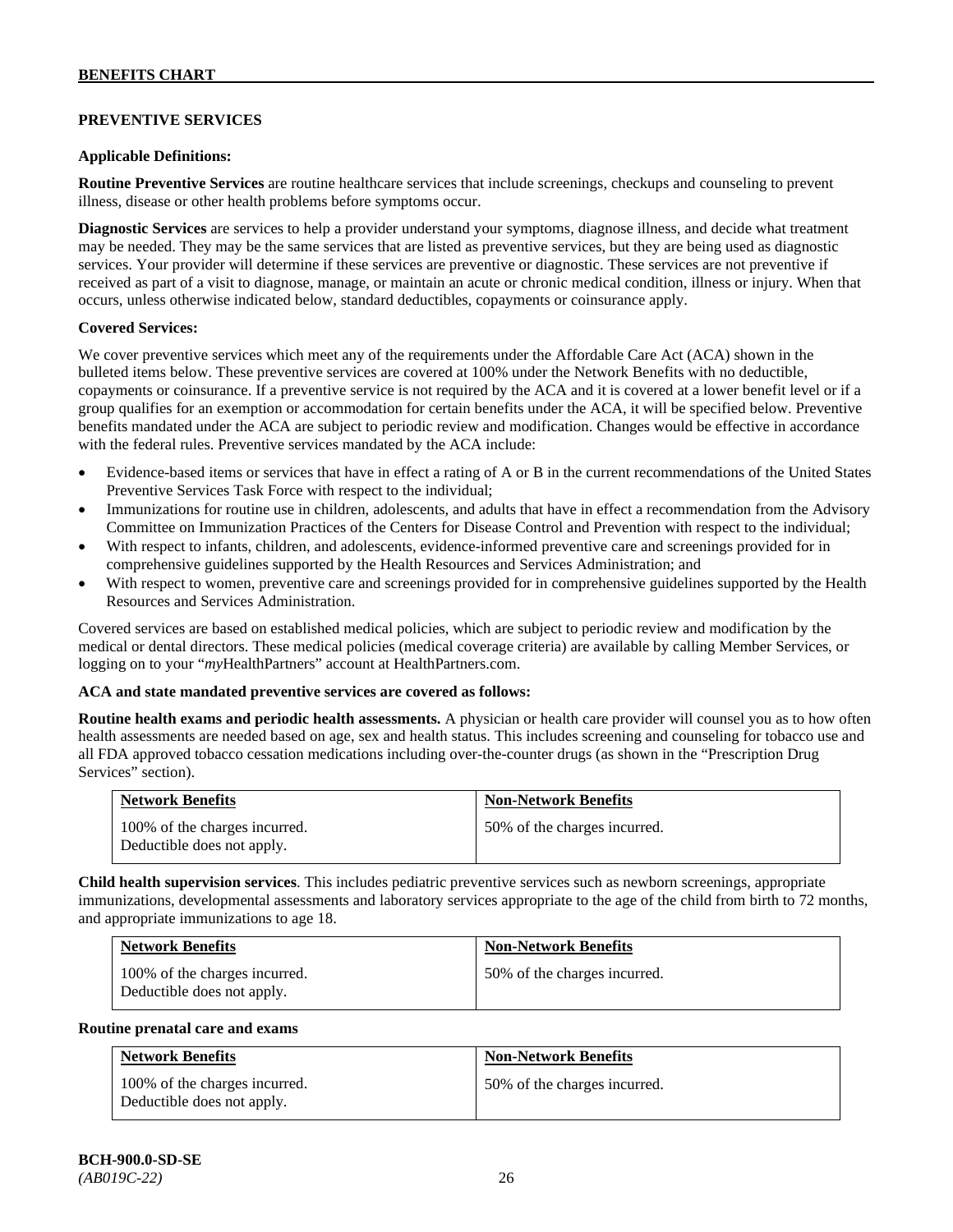**Routine postnatal care.** This includes health exams, assessments, education and counseling relating to the period immediately after childbirth.

| <b>Network Benefits</b>                                     | <b>Non-Network Benefits</b>  |
|-------------------------------------------------------------|------------------------------|
| 100% of the charges incurred.<br>Deductible does not apply. | 50% of the charges incurred. |

**Routine screening procedures for cancer.** This includes colorectal screening or other cancer screenings recommended by the USPSTF with an A or B rating. Women's preventive health services below describe additional routine screening procedures for cancer.

| <b>Network Benefits</b>                                     | <b>Non-Network Benefits</b>  |
|-------------------------------------------------------------|------------------------------|
| 100% of the charges incurred.<br>Deductible does not apply. | 50% of the charges incurred. |

**Professional voluntary family planning services.** This includes services to prevent or delay a pregnancy, including counseling and education. Services must be provided by a licensed provider.

| <b>Network Benefits</b>                                     | <b>Non-Network Benefits</b>  |
|-------------------------------------------------------------|------------------------------|
| 100% of the charges incurred.<br>Deductible does not apply. | 50% of the charges incurred. |

#### **Adult immunizations**

| <b>Network Benefits</b>                                     | <b>Non-Network Benefits</b>  |
|-------------------------------------------------------------|------------------------------|
| 100% of the charges incurred.<br>Deductible does not apply. | 50% of the charges incurred. |

**Women's preventive health services.** This includes mammograms, screenings for cervical cancer (pap smears), breast pumps, human papillomavirus (HPV) testing, counseling for sexually transmitted infections, and counseling and screening for human immunodeficiency virus (HIV) and all FDA approved contraceptive methods as prescribed by a doctor, sterilization procedures, education and counseling (see the "Prescription Drug Services" section for coverage of oral contraceptive drugs). For women whose family history is associated with an increased risk for BRCA1 or BRCA2 gene mutations, we cover genetic counseling and BRCA screening without cost sharing, if appropriate and as determined by a physician.

| <b>Network Benefits</b>                                     | <b>Non-Network Benefits</b>  |
|-------------------------------------------------------------|------------------------------|
| 100% of the charges incurred.<br>Deductible does not apply. | 50% of the charges incurred. |

**Obesity Screening and Management.** We cover obesity screening and counseling for all ages during a routine preventive care exam. If you are age 18 or older and have a body mass index of 30 or more, we also cover intensive obesity management to help you lose weight. Your primary care doctor can coordinate these services.

| <b>Network Benefits</b>                                     | <b>Non-Network Benefits</b>  |
|-------------------------------------------------------------|------------------------------|
| 100% of the charges incurred.<br>Deductible does not apply. | 50% of the charges incurred. |

## **In addition to any ACA or state mandated preventive services referenced above, we cover the following eligible services:**

#### **Routine eye and hearing exams**

| <b>Network Benefits</b>                                     | <b>Non-Network Benefits</b>  |
|-------------------------------------------------------------|------------------------------|
| 100% of the charges incurred.<br>Deductible does not apply. | 50% of the charges incurred. |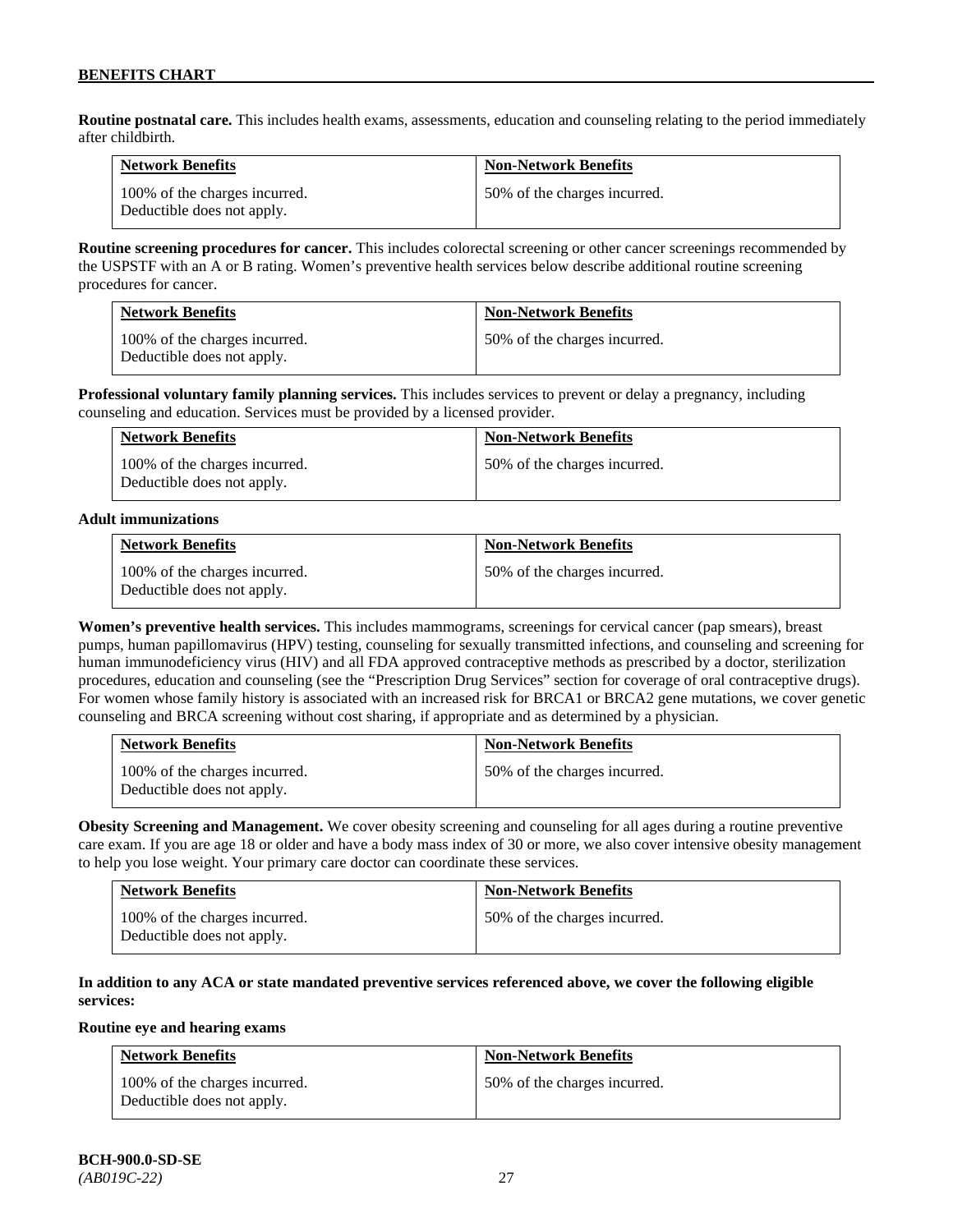**Ovarian cancer surveillance tests for women who are at risk.** "At risk for ovarian cancer" means (1) having a family history that includes any of the following: one or more first-degree or second-degree relatives with ovarian cancer, clusters of female relatives with breast cancer or nonpolyposis colorectal cancer; or (2) testing positive for BRCA1 or BRCA2 mutations. "Surveillance tests for ovarian cancer" means annual screening using: CA-125 serum tumor marker testing, transvaginal ultrasound, pelvic examination or other proven ovarian cancer screening tests currently being evaluated by the federal Food and Drug Administration or by the National Cancer Institute.

| <b>Network Benefits</b>                                                                                                                                                                                                          | <b>Non-Network Benefits</b>                                                                                                                                                                                                          |
|----------------------------------------------------------------------------------------------------------------------------------------------------------------------------------------------------------------------------------|--------------------------------------------------------------------------------------------------------------------------------------------------------------------------------------------------------------------------------------|
| Coverage level is same as corresponding Network<br>Benefit, depending on type of service provided, such<br>as Diagnostic Imaging Services, Laboratory Services<br>Office Visits for Illness or Injury or Preventive<br>Services. | Coverage level is same as corresponding Non-Network<br>Benefit, depending on type of service provided, such as<br>Diagnostic Imaging Services, Laboratory Services<br>Office Visits for Illness or Injury or Preventive<br>Services. |
|                                                                                                                                                                                                                                  |                                                                                                                                                                                                                                      |

#### **Limitations:**

• Services are not preventive if received as part of a visit to diagnose, manage or maintain an acute or chronic medical condition, illness or injury. When that occurs, unless otherwise indicated above, standard deductibles, copayments or coinsurance apply.

#### **Not Covered:**

See "Services Not Covered" in the Certificate.

#### **TELEHEALTH/TELEMEDICINE SERVICES**

#### **Definitions:**

**Telehealth, Telemedicine, or Virtual Care.** This is a means of communication between a health care professional and a patient. This includes the use of secure electronic information, imaging, and communication technologies, including:

- interactive audio or audio-video
- interactive audio with store-and-forward technology
- chat-based and email-based systems
- physician-to-physician consultation
- patient education
- data transmission
- data interpretation
- digital diagnostics (algorithm-enabled diagnostic support)
- digital therapeutics (the use of personal health devices and sensors, either alone or in combination with conventional drug therapies, for disease prevention and management)

#### Services can be delivered:

Synchronously: the patient and health care professional are engaging with one another at the same time; or Asynchronously: the patient and health care professional engage with each other at different points in time.

**Telephone Visits.** Live, synchronous, interactive encounters over the telephone between a patient and a healthcare provider.

**E-visit or chat-based visits.** Asynchronous online or mobile app encounters to discuss a patient's personal health information, vital signs, and other physiologic data or diagnostic images. The healthcare provider reviews and delivers a consultation, diagnosis, prescription or treatment plan after reviewing the patient's visit information.

**Virtuwell.** This is an online service for you to receive a diagnosis and treatment for certain conditions, such as a cold, flu, ear pain and sinus infections. You may access the Virtuwell website at [Virtuwell.com.](https://www.virtuwell.com/)

**Video Visits.** Live, synchronous, interactive encounters using secure web-based video between a patient and a healthcare provider.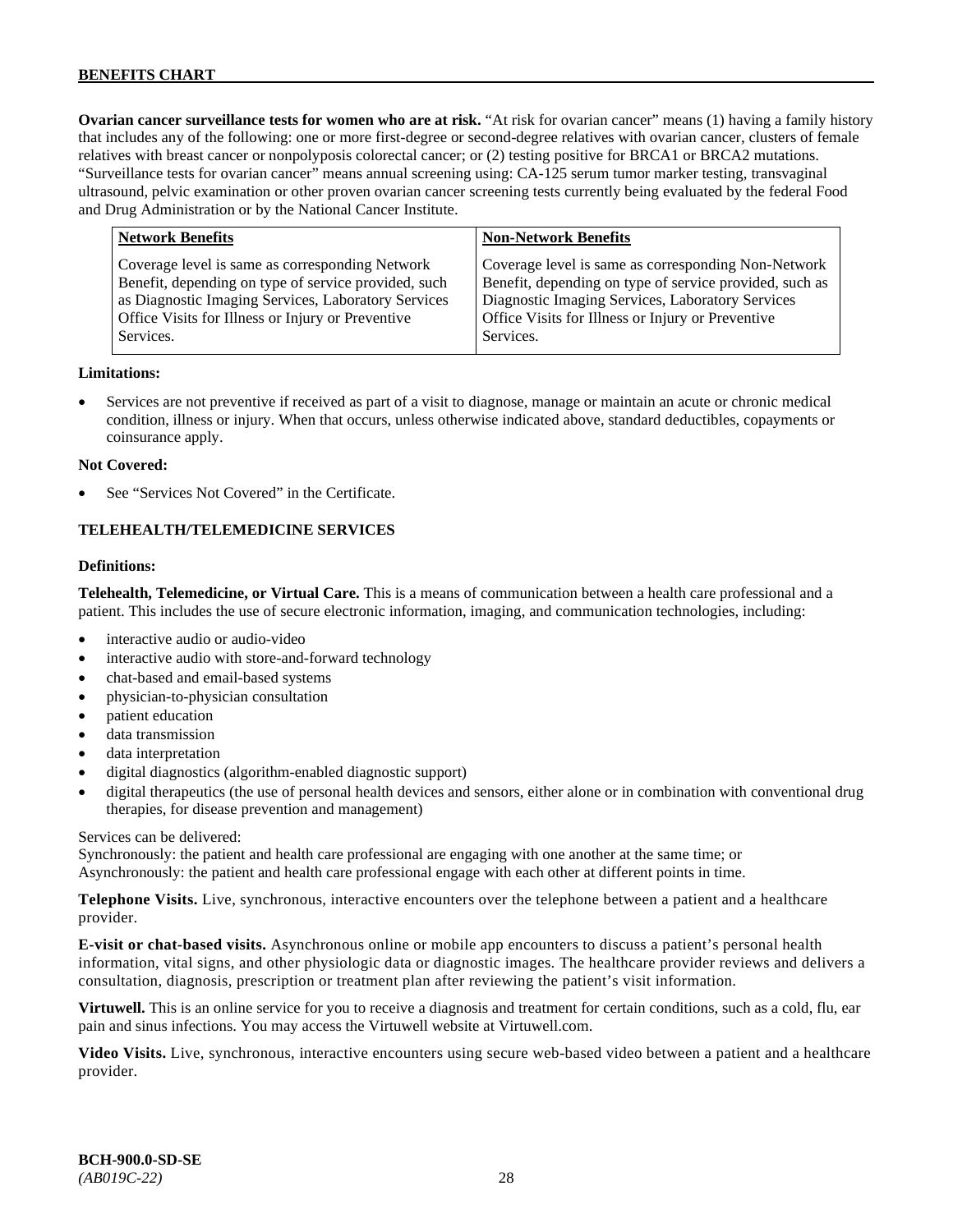## **Covered Services:**

The Plan covers the following methods of receiving care for services that would be eligible under the Plan if the service were provided in person.

## **Scheduled Telephone Visits**

| <b>Network Benefits</b>       | <b>Non-Network Benefits</b>  |
|-------------------------------|------------------------------|
| 100% of the charges incurred. | 50% of the charges incurred. |

## **E-visits**

## **Access to online care through Virtuwell at [Virtuwell.com](http://www.virtuwell.com/)**

| <b>Network Benefits</b>       | <b>Non-Network Benefits</b> |
|-------------------------------|-----------------------------|
| 100% of the charges incurred. | Not applicable.             |

## **All other E-visits**

| <b>Network Benefits</b>       | <b>Non-Network Benefits</b>  |
|-------------------------------|------------------------------|
| 100% of the charges incurred. | 50% of the charges incurred. |

## **Video visits**

| <b>Network Benefits</b>                                                                                                                                                                                 | <b>Non-Network Benefits</b>                                                                                                                            |
|---------------------------------------------------------------------------------------------------------------------------------------------------------------------------------------------------------|--------------------------------------------------------------------------------------------------------------------------------------------------------|
| Coverage level is same as corresponding Network<br>benefit, depending on type of service provided, such as<br>Office Visits for Illness or Injury, Inpatient or<br><b>Outpatient Hospital Services.</b> | Coverage level is same as corresponding Non-Network<br>Benefit, depending on type of service provided, such as<br>Office Visits for Illness or Injury. |

## **Not Covered:**

See "Services Not Covered" in the Certificate.

## **TRANSPLANT SERVICES**

## **Applicable Definitions:**

**Autologous.** This is when the source of cells is from the individual's own marrow or stem cells.

**Allogeneic.** This is when the source of cells is from a related or unrelated donor's marrow or stem cells.

**Autologous Bone Marrow Transplant.** This is when the bone marrow is harvested from the individual and stored. The patient undergoes treatment which includes tumor ablation with high-dose chemotherapy and/or radiation. The bone marrow is reinfused (transplanted).

**Allogeneic Bone Marrow Transplant.** This is when the bone marrow is harvested from the related or unrelated donor and stored. The patient undergoes treatment which includes tumor ablation with high-dose chemotherapy and/or radiation. The bone marrow is reinfused (transplanted).

**Autologous/Allogeneic Stem Cell Support.** This is a treatment process that includes stem cell harvest from either bone marrow or peripheral blood, tumor ablation with high-dose chemotherapy and/or radiation, stem cell reinfusion, and related care. Autologous/allogeneic bone marrow transplantation and high dose chemotherapy with peripheral stem cell rescue/support are considered to be autologous/allogeneic stem cell support.

**Designated Transplant Center.** This is any health care provider, group or association of health care providers designated by us to provide services, supplies or drugs for specified transplants for our Insureds.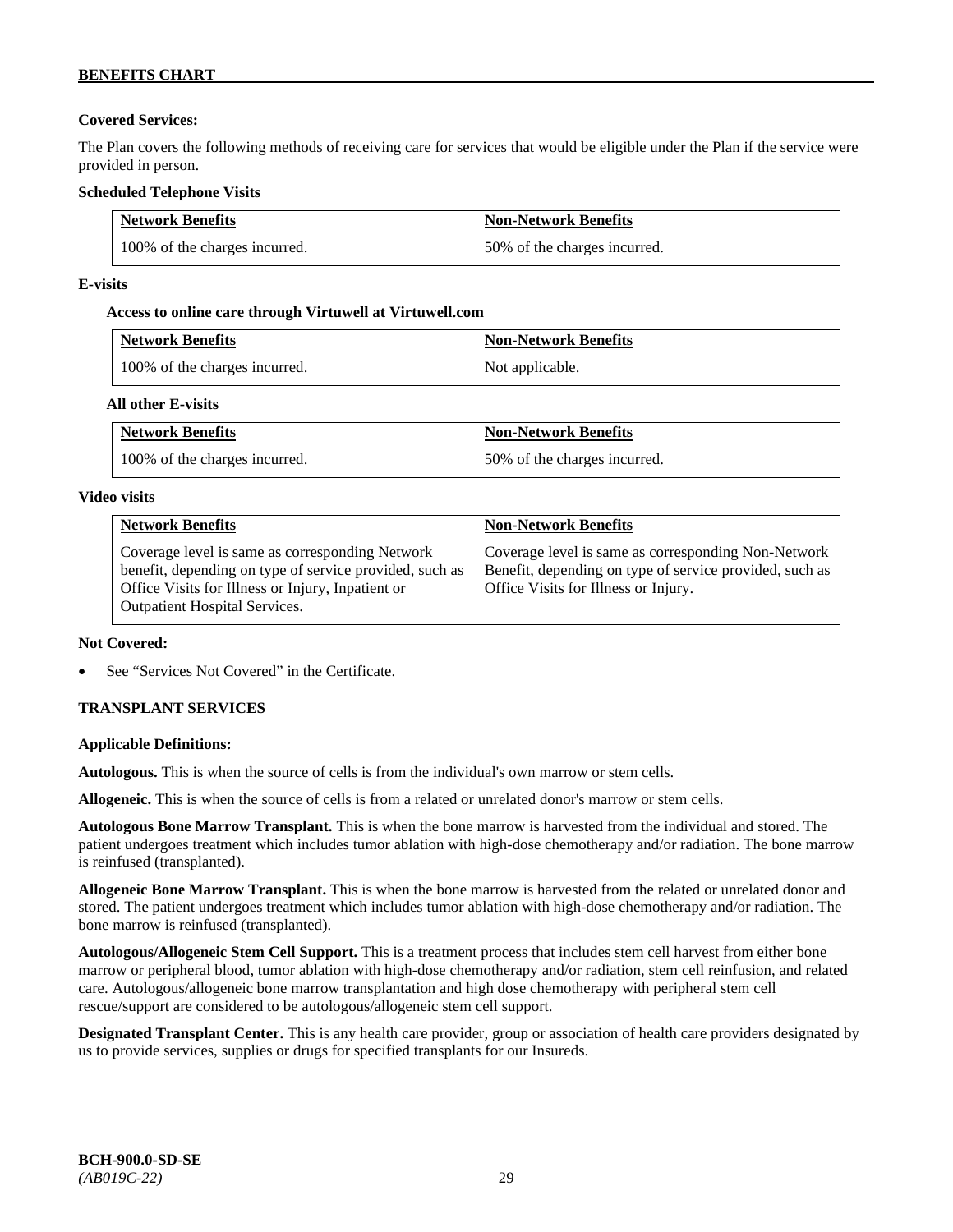**Transplant Services.** This is transplantation (including retransplants) of the human organs or tissue listed below, including all related post-surgical treatment, follow-up care and drugs and multiple transplants for a related cause. Transplant services do not include other organ or tissue transplants or surgical implantation of mechanical devices functioning as a human organ, except surgical implantation of an FDA approved Ventricular Assist Device (VAD) or total artificial heart, functioning as a temporary bridge to heart transplantation.

Prior authorization is required prior to consultation to support coordination of care and benefits.

## **Covered Services:**

We cover eligible transplant services (as defined above) while you are covered under this Benefits Chart. Transplants that will be considered for coverage are limited to the following:

- Kidney transplants for end-stage disease.
- Cornea transplants for end-stage disease.
- Heart transplants for end-stage disease.
- Lung transplants or heart/lung transplants for: (1) primary pulmonary hypertension; (2) Eisenmenger's syndrome; (3) end-stage pulmonary fibrosis; (4) alpha 1 antitrypsin disease; (5) cystic fibrosis; and (6) emphysema.
- Liver transplants for: (1) biliary atresia in children; (2) primary biliary cirrhosis; (3) post-acute viral infection (including hepatitis A, hepatitis B antigen e negative and hepatitis C) causing acute atrophy or post-necrotic cirrhosis; (4) primary sclerosing cholangitis; (5) alcoholic cirrhosis; and (6) hepatocellular carcinoma.
- Allogeneic bone marrow transplants or peripheral stem cell support associated with high dose chemotherapy for: (1) acute myelogenous leukemia; (2) acute lymphocytic leukemia; (3) chronic myelogenous leukemia; (4) severe combined immunodeficiency disease; (5) Wiskott-Aldrich syndrome; (6) aplastic anemia; (7) sickle cell anemia; (8) non-relapsed or relapsed non-Hodgkin's lymphoma; (9) multiple myeloma; and (10) testicular cancer.
- Autologous bone marrow transplants or peripheral stem cell support associated with high-dose chemotherapy for: (1) acute leukemias; (2) non-Hodgkin's lymphoma; (3) Hodgkin's disease; (4) Burkitt's lymphoma; (5) neuroblastoma; (6) multiple myeloma; (7) chronic myelogenous leukemia; and (8) non-relapsed non-Hodgkin's lymphoma.
- Pancreas transplants for simultaneous pancreas-kidney transplants for diabetes, pancreas after kidney, living related segmental simultaneous pancreas kidney transplantation and pancreas transplant alone.

To receive Network Benefits, charges for transplant services must be incurred at a Designated Transplant Center.

The transplant-related treatment provided, including expenses incurred for directly related donor services, shall be subject to and in accordance with the provisions, limitations, maximum and other terms of this Benefits Chart.

Medical and hospital expenses of the donor are covered only when the recipient is an Insured and the transplant and directly related donor expenses have been prior authorized for coverage. Treatment of medical complications that may occur to the donor are not covered. Donors are not considered Insureds, and are therefore not eligible for the rights afforded to Insureds under the Certificate.

The list of eligible transplant services and coverage determinations are based on established medical policies, which are subject to periodic review and modifications by the medical director.

| <b>Network Benefits</b>                          | <b>Non-Network Benefits</b>                          |
|--------------------------------------------------|------------------------------------------------------|
| See Network Inpatient Hospital Services benefit. | See Non-Network Inpatient Hospital Services benefit. |

#### **Transplant travel benefit for network benefits**

We may provide travel and lodging when an Insured needs a transplant and a designated transplant center is greater than 100 miles from the Insured's primary address.

This benefit is subject to our medical policies (medical coverage criteria). Coverage criteria are available by calling Member Services, or logging on to your "*my*HealthPartners" account a[t healthpartners.com.](http://www.healthpartners.com/)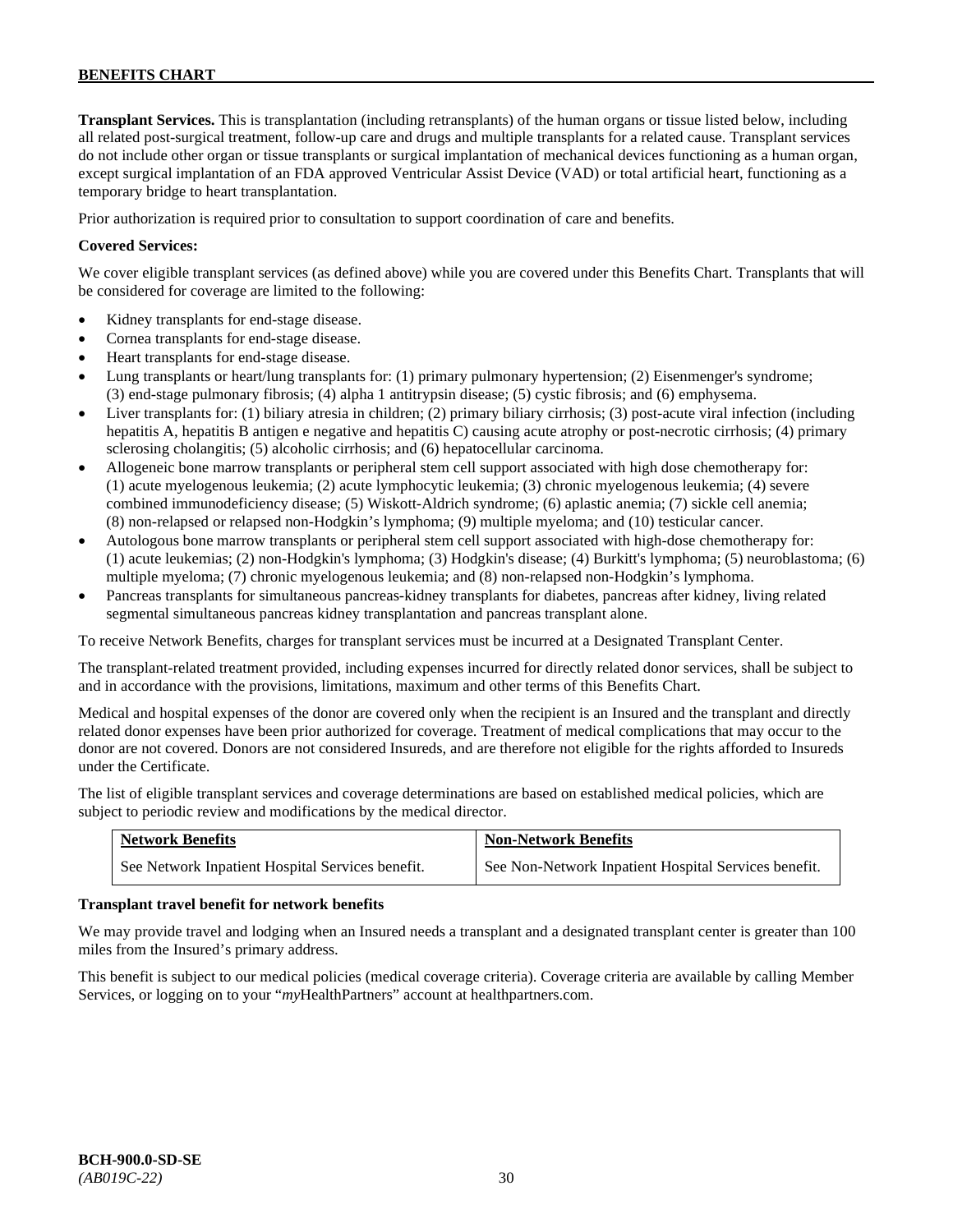When submitting receipts for travel and lodging, the Insured will need to attach a letter explaining that the receipts are in conjunction with an authorized organ or bone marrow transplant and include the recipient's name and member ID number or complete a Lodging and Travel Claim form with the receipts.

| <b>Network Benefits</b>                                                                                                                                                                                                                                 | <b>Non-Network Benefits</b> |
|---------------------------------------------------------------------------------------------------------------------------------------------------------------------------------------------------------------------------------------------------------|-----------------------------|
| Transplant travel benefits are covered under the<br>Network transplant services benefit.                                                                                                                                                                | No coverage.                |
| Expenses for travel and lodging for the insured (the<br>transplant recipient) and one adult companion, or up to<br>two companions for a transplant recipient who is a<br>minor dependent, may be covered up to a maximum of<br>\$10,000 per transplant. |                             |
| Lodging coverage is limited to \$100 per day.                                                                                                                                                                                                           |                             |

#### **Not Covered:**

- We consider the following transplants to be investigative and do not cover them: surgical implantation of mechanical devices functioning as a permanent substitute for human organ, non-human organ implants and/or transplants and other transplants not specifically listed in this Benefits Chart.
- See "Services Not Covered" in the Certificate.